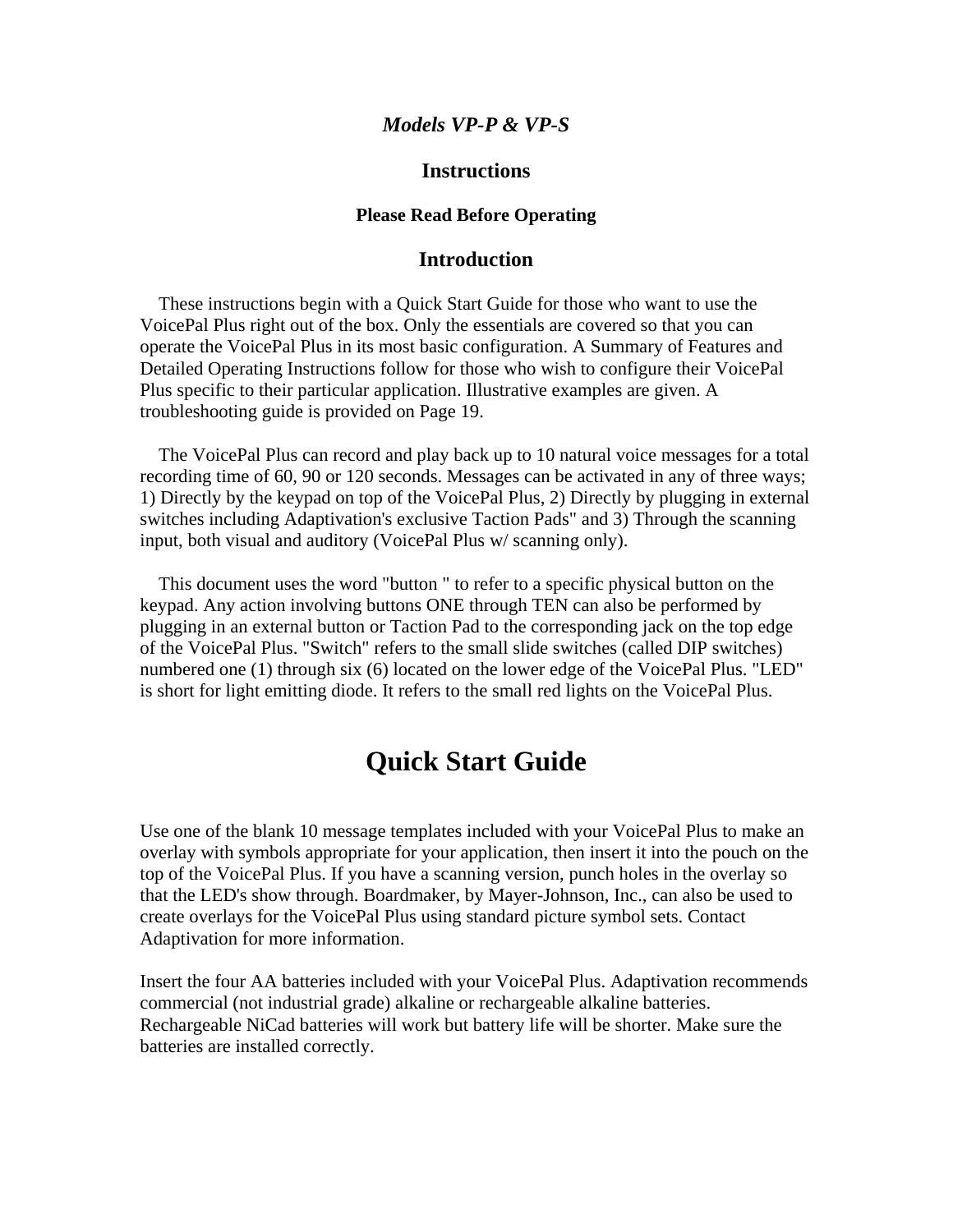Note that Button 1, on the keypad, is in the upper left corner. Button 2 is the second one from the left on the top row and so on. Button 10 is in the lower right corner. See the picture on Page 8.

### **Recording messages**

Press and hold the Record button firmly until the Record LED lights up (about two seconds), then release. The VoicePal Plus is now in record mode.

Get ready to talk, then:

Press and hold Button #1 then speak clearly about one to two feet away from the VoicePal Plus microphone (MIC). When you are done talking release Button #1. (NOTE: As long as you are touching the button or external switch, the VoicePal Plus will be recording whether you are talking or not.)

Repeat Step 2 to record other messages, if desired. (The messages can be recorded in any order. Also you can rerecord one message without having to rerecord any other messages.)

Press the Record button firmly. The Record LED will turn off. Release your finger. The VoicePal Plus is no longer in record mode. Do not turn the VoicePal Plus off while in Record mode.

### **Playing messages: direct selection**

Make sure the Record LED is not lit. If it is, press the Record button so that the Record LED turns off. Make sure the volume is turned up.

Press a button on the keypad, an external button, or a Taction Pad plugged into the desired jack where a message was previously recorded. The message will continually repeat until the button is released.

Repeat Step 2 to play other messages.

Playing messages: scanning selection (scanning version only)

Connect an external switch or Taction Pad to the Scan jack.

Press and release the scan switch to activate scanning.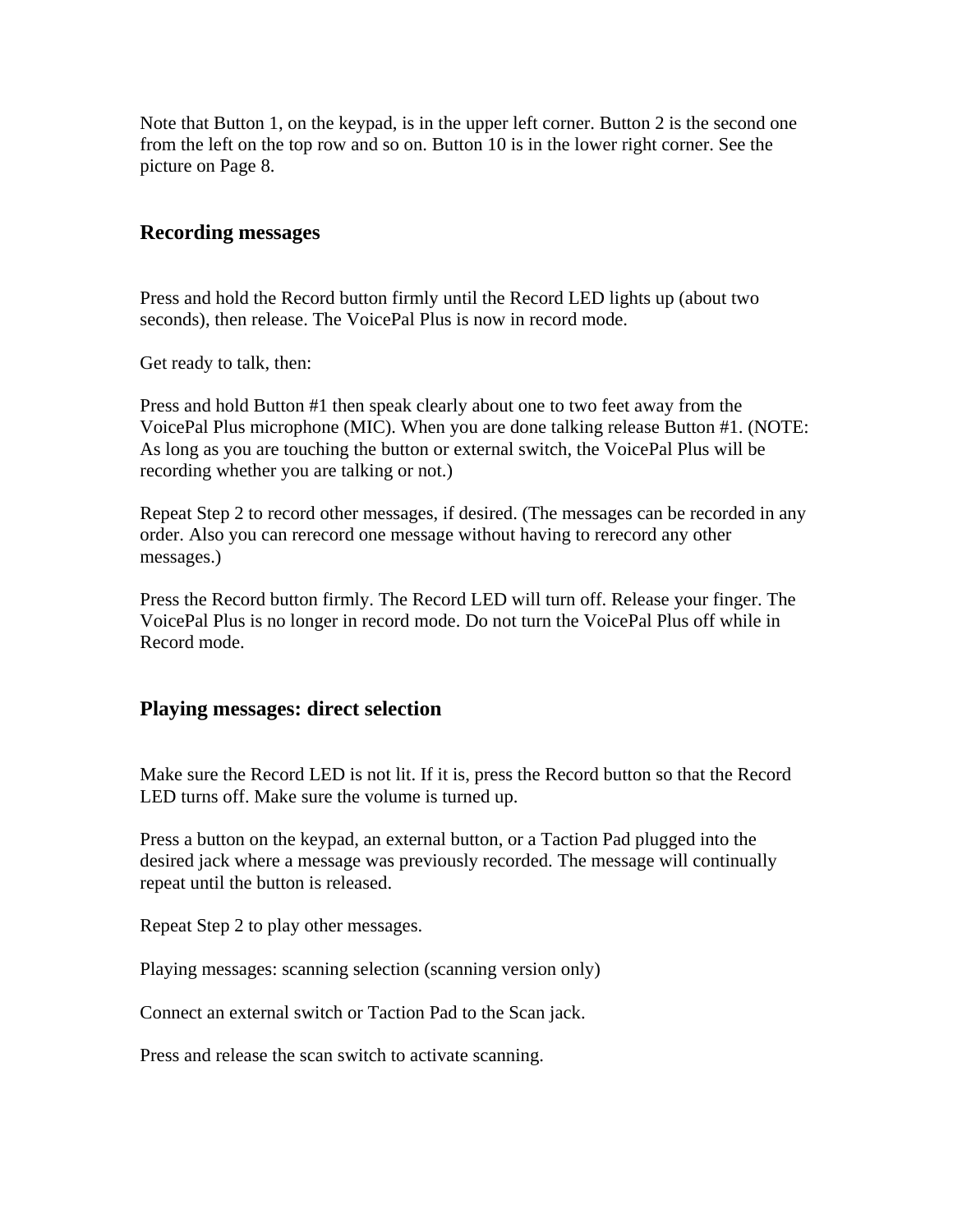When the LED corresponding to the desired message is lit, press the scan switch again. The selected message will play on the built-in speaker.

Repeat steps 2 and 3 to select more messages.

### **Configure the VoicePal Plus to supply only two messages.**

Draw or paste two 2" x 2" pictures or symbols on a piece of paper using the enclosed template as a guide. Punch holes in the overlay so the LED's show through if you have a scanning VoicePal Plus. Insert the overlay into the pouch on the top of the VoicePal Plus.

Set the DIP switches as shown below.

Recording and playing messages can be performed as described above. Buttons #1, #2, #6 & #7 act as one large button activating message 1. Likewise, message 2 is selected by pressing Buttons #4, #5, #9 or #10. When switching between 2, 3, 4 & 10 message modes you should rerecord the messages since the VoicePal Plus reconfigures its memory each time.

#### Additional

If you don't want messages to repeat when a button or external switch is held down, flip Switch 5 to the ON position.

Also, if Switch 5 is ON, scanning is initiated by touching the external scan switch. Messages are then selected by releasing your hand (Inverse scanning). If Switch 5 is OFF, touching and releasing the scan switch initiates scanning. Touching the scan switch again selects the message (Positive scanning).

## **Taction Pads**

Taction Pads\* (short for "tactile action") are clear, adhesive-backed, touch-sensitive patches that can turn nearly any object or surface into a touch-sensitive 'switch'. Simply touching the object where the Taction Pad is placed causes a message to play back. Taction Pads let the teacher or therapist make the choice for what the best target object should be.

Voice messages can be 'attached' to existing picture boards or object boards. For example, when a picture of a client's parents is touched, a message such as, "This is my mom and dad." could play. Or, when a glass is touched, the message, " I would like something to drink." plays to a care provider. Taction Pads are not switches but act like switches when connected to the VoicePal Plus or other Adaptivation touch activated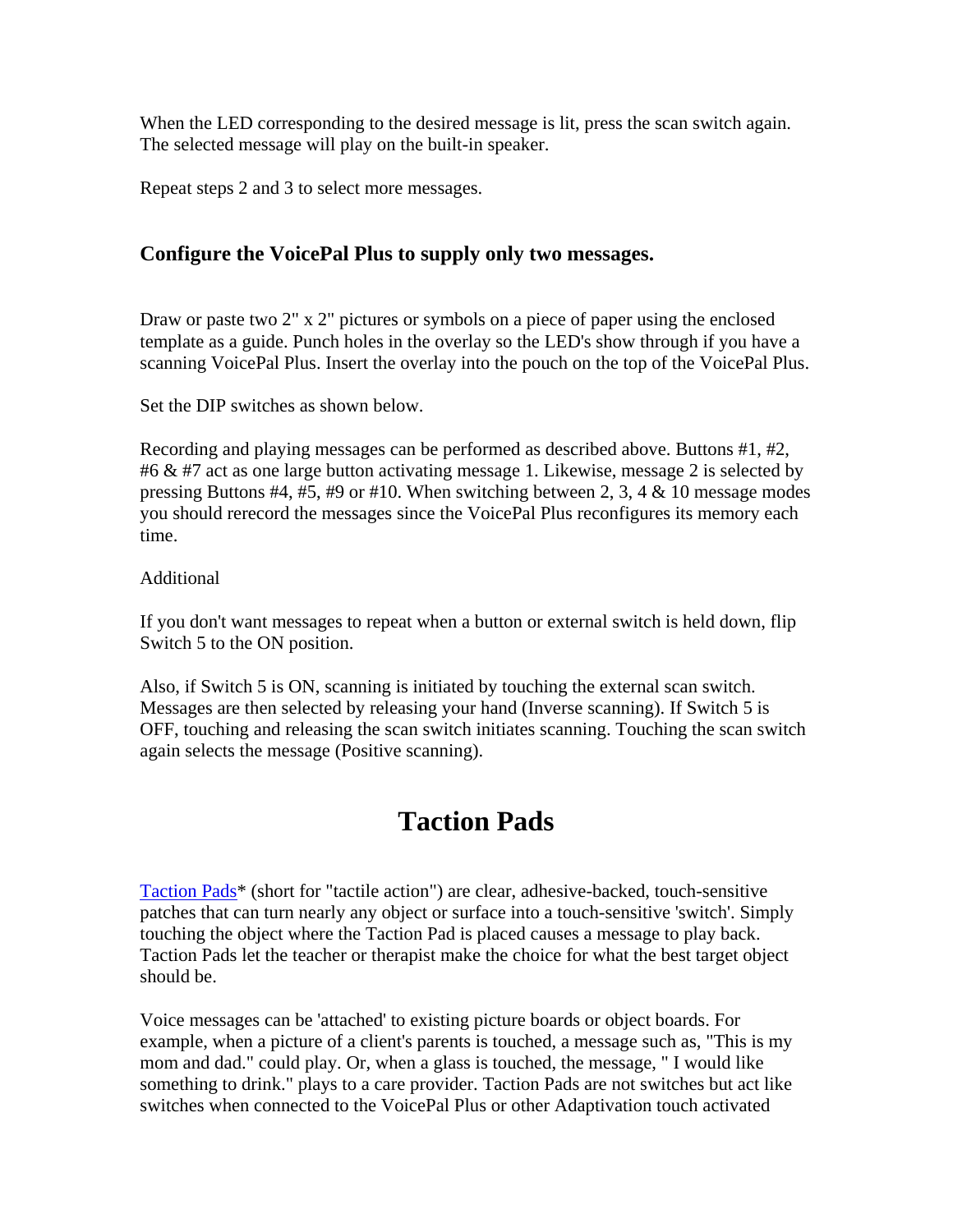products. They will not work in other manufacturers' devices. You should not cover Taction Pads up as they will not be able to sense your touch.

Taction Pads are sensitive to the amount of moisture in the skin. If the skin is dry, the VoicePal Plus will not sense that someone is touching the Taction Pads. Apply hand lotion to remedy this (Adaptivation uses Nutrogenar Hand Cream). Normally the skin on the fingers and the palm of the hand is the only skin moist enough to consistently activate the VoicePal Plus. If it is not possible to touch the Taction Pad with some part of the hand, yet you still want your client to be able to use Taction Pads, Adaptivation offers adhesive-backed, conductive, foam patches. When touched to a Taction Pad, it will activate the VoicePal Plus. The conductive foam can be stuck to, for example, a wrist band then placed around your clients wrist. Your student or client can touch the foam patch onto the Taction Pad, activating the VoicePal Plus. A mouth stick could activate a VoicePal Plus when a piece of conductive foam is stuck to its end, then touched to a Taction Pad

There are three different shapes of Taction Pads, suitable for different shaped objects; two rectangular (2" x 4") Taction Pads (shapes A and A2), one large rectangular (3" x 5") Taction Pad (shape D), and one skinny strip (24" x 0.1") Taction Pad (shape C). The rectangular shapes are useful for glasses, mugs, picture boards, and most flat surfaces. Shape C is suitable for utensils, markers, and odd-shaped objects. Shape A2 is made especially for small fingers.

If a Taction Pad is too large for the surface or object you want to adhere it to, you can trim it to size with scissors. The Taction Pads should be cut on the side farthest from the cord and parallel to the thin lines. You must, however, leave at least two lines on the Taction Pad for it to continue working. The illustration below shows how to trim the Taction Pads.

Taction Pads are resistant to saliva, urine, and other grime but should be cleaned with mild soap and water as necessary. If a Taction Pad has standing liquid on it, the VoicePal Plus will sense this and think someone is holding their hand on the Taction Pad. Wipe the Taction Pad dry to avoid this.

Once a Taction Pad is stuck to a clean surface, it may be difficult to peel off and stick somewhere else. Taction Pads are extra thick to resist tearing when peeling them off, but they also have extra sticky adhesive to reduce the risk of inadvertent removal. Residue will stick to the Taction Pad if it was originally adhered to clothing or paper products and, therefore, may not stick to another surface or object. Adaptivation does not recommend adhering Taction Pads directly to skin.

If you wish to repetitively peel up an reapply the Taction Pad, you may consider the following. Peel the backing off and stick the Taction Pad to a piece of clear material such as from a photo album or overhead sheets, then trim off the excess clear material around the edges. Finally, use small pieces of sticky-back Velcro on each corner to stick it to your surface or object of choice. The Taction Pad remains transparent yet can still be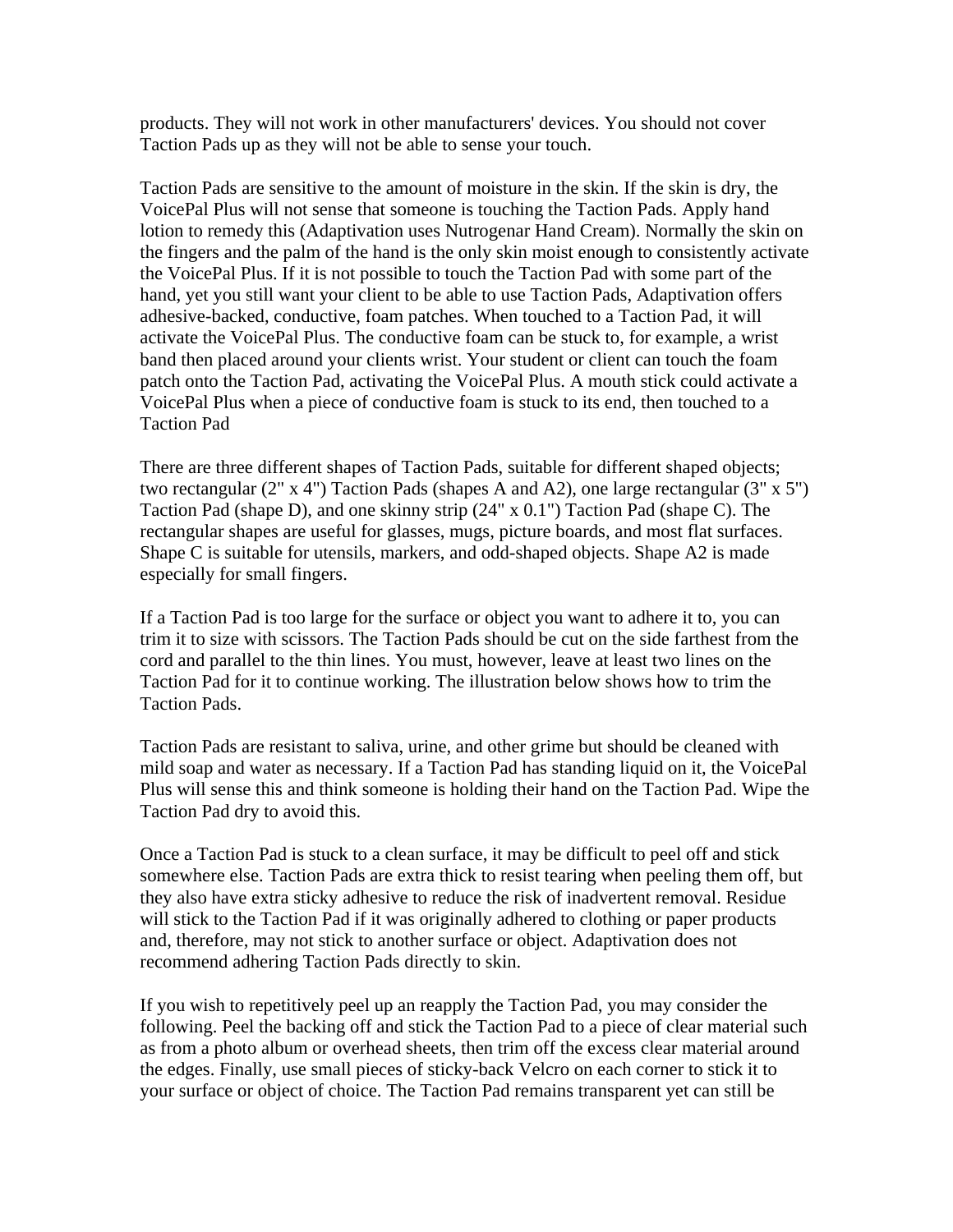stuck to surfaces or objects with the Velcro.

## **Summary of Features**

### **VoicePal Plus - direct select version**

Total of 60, 90 or 120 seconds of speech generation depending on the model.

User selectable 2, 3, 4 or 10 messages.

- 2 messages, 30, 45 or 60 seconds each

- 3 messages, 20, 30 or 40 seconds each

- 4 messages, 15, 23 or 30 seconds each

- 10 messages, 6, 9 or 12 seconds each

10 front panel buttons select prerecorded natural voice messages.

Message selection using external buttons supplied by user, or using Adaptivation's touch sensitive Taction Pads.

Front pouch allows insertion of customized symbol or picture overlays.

When 2, 3 or 4 message selection is used, front panel buttons are combined to form physically larger virtual buttons for easier message selection.

Variable delayed activation of messages (0, «, 1 , 1« sec).

Internal microphone to record messages.

Internal amplified speaker with volume adjustment.

External speaker jack for use with headphones, speaker or audio amplifier.

Three programmable relays control external battery operated devices when messages are selected. Any relay Can be programmed to activate when any message is selected. Each relay can be activated by any two messages at the same time.

Messages can set to activate a relay for the duration of the message, immediately following the message, or 2, 4 or 6 seconds after the end of the message ("Reinforcement delay").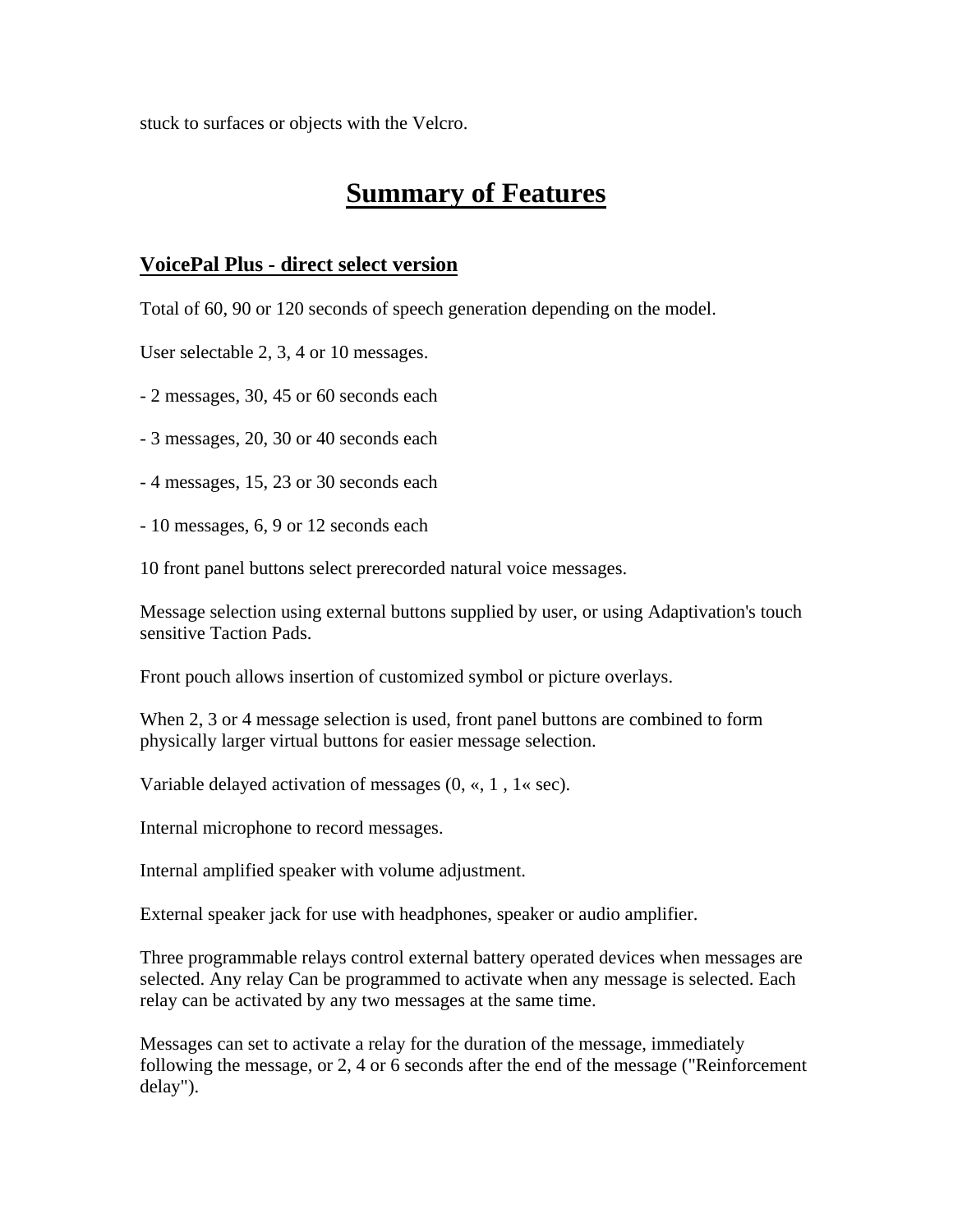With normal operation, four AA alkaline batteries last up to five months when using direct message selection.

Messages are retained even when batteries are removed and replaced years later.

Automatically goes to sleep after a message repeats 10 consecutive times to save batteries.

### **VoicePal Plus - scanning version**

All features listed above apply to the VoicePal Plus - scanning version also.

Scanning allows selection of a message from a choice of 2, 3, 4 or 10 messages, using a single button.

Scanning is activated using an external button, or by using Adaptivation's touch sensitive Taction Pads.

Three modes of initiating scanning, and selecting a message.

-Positive scanning selection : Touch scan button to begin scan. Touch again to select message.

-Inverse scanning selection : Touch and hold scan button to begin scan. Release button to select message.

-Step scanning selection : Scanning advances as fast as operator can tap scanning button.

Visual and auditory scanning.

Sequential Messaging

Programmable scan speed (three choices) for visual scanning.

A "pillow" speaker or headphone (included), or external auditory amplifier is activated during auditory scanning. Each message plays quietly from this speaker during scanning. When the desired message is selected, it is heard over the built-in amplified speaker.

Interauditory pause: (variable: 0, 1, 2 or 4 seconds) between each message during auditory scanning.

VoicePal Plus can be programmed so that after the message is played, scanning will stop, restart automatically with message 1, or continue with the next message.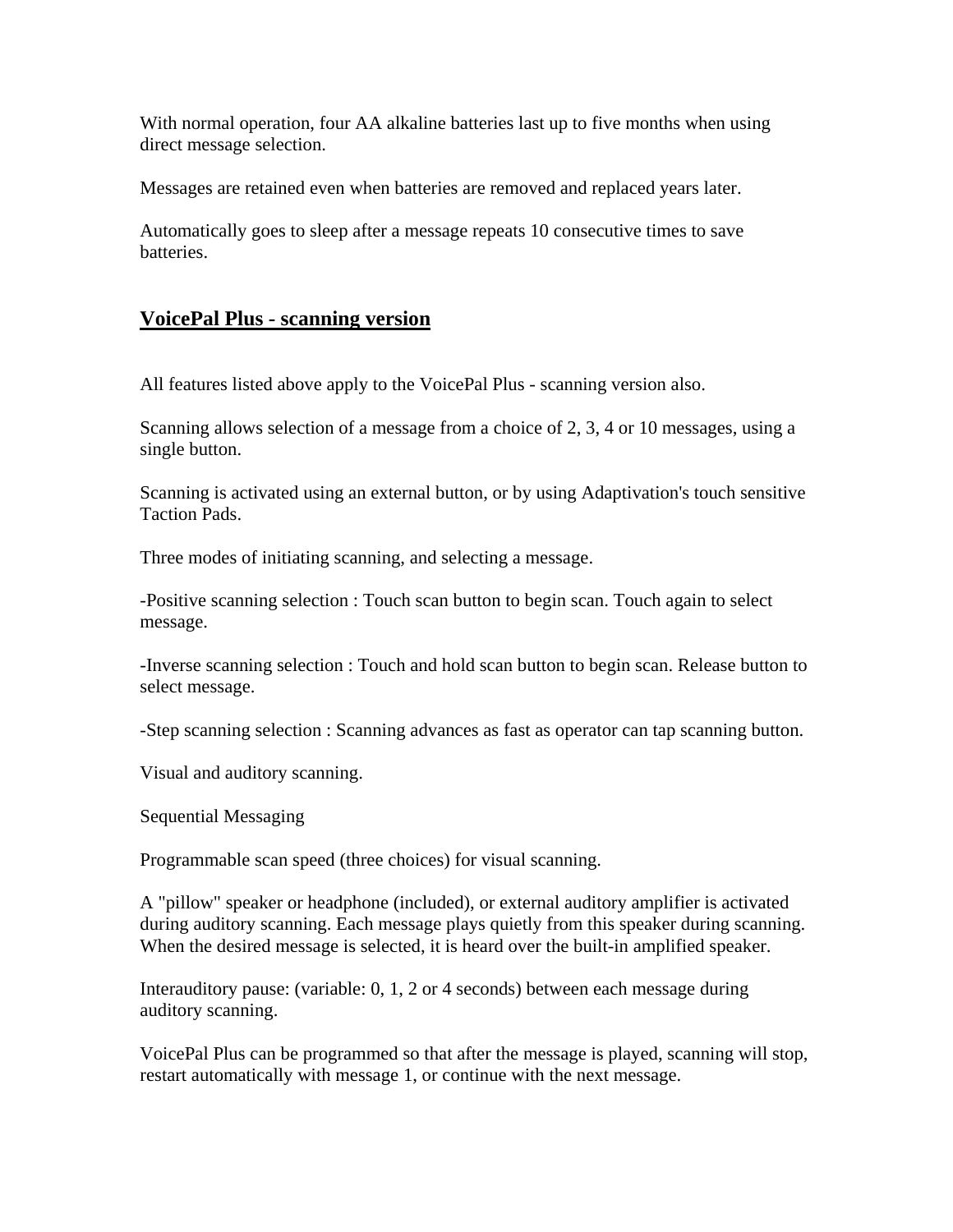Scanning will stop if a message is not selected by the time 4 or 8 scanning cycles are completed (selectable).

Four AA alkaline batteries last up to four months with scanning selection. Heavy use in auditory scan mode will result in a shorter battery life than this.

# **Detailed Operating Instructions**

These instructions are divided into two main categories. Basic operation involves recording messages, direct selection playback of recorded messages, special features and miscellaneous information. Scanning operation involves those features implemented only on the VoicePal Plus scanning version.

### **Basic Operation**

**General:** The VoicePal Plus provides a total of 60, 90 or 120 seconds of recording time depending on the version. This time can be divided among two, three, four or ten messages. There are two main methods of selecting messages for playback: direct selection, and scanning selection.

With direct selection, the ten front panel buttons are used to select the desired message. Button 1 is in the upper left corner. Button 2 is the second one from the left on the top row and so on. Button 10 is in the lower right corner. There are ten jacks corresponding to buttons 1 through 10 that accept either external switches or Adaptivation's Taction Pads. Messages can be directly selected using these external switches in addition to the front panel buttons. With scanned selection, a single external switch is used to start scanning, and to select the desired message. Scanning is available only on the VoicePal Plus scanning version. Both auditory scanning and visual scanning are supported. See the section on scanning operation later in this manual.

You can custom make your own symbolic or pictorial overlays and slip them in the VoicePal Plus' pouch. Templates are provided to help you punch out holes in your overlays so that the LED's are visible in the scanning version of the VoicePal Plus.

**Batteries:** The VoicePal Plus operates on four AA batteries. Alkaline, rechargeable alkaline or rechargeable NiMH batteries are recommended. Under normal use, alkaline batteries can be expected to last up to 5 months using direct message selection and up to four months when using scanning selection. Heavy use in auditory scan mode will result in shorter battery life.

**DIP Switches:** There are six DIP switches on the VoicePal Plus, SW1 through SW6. These switches are used to configure various features on the VoicePal Plus. The meanings of the various switch settings are summarized on the last page of this manual. The VoicePal Plus can be in one of two states: Setup state, and Active state. The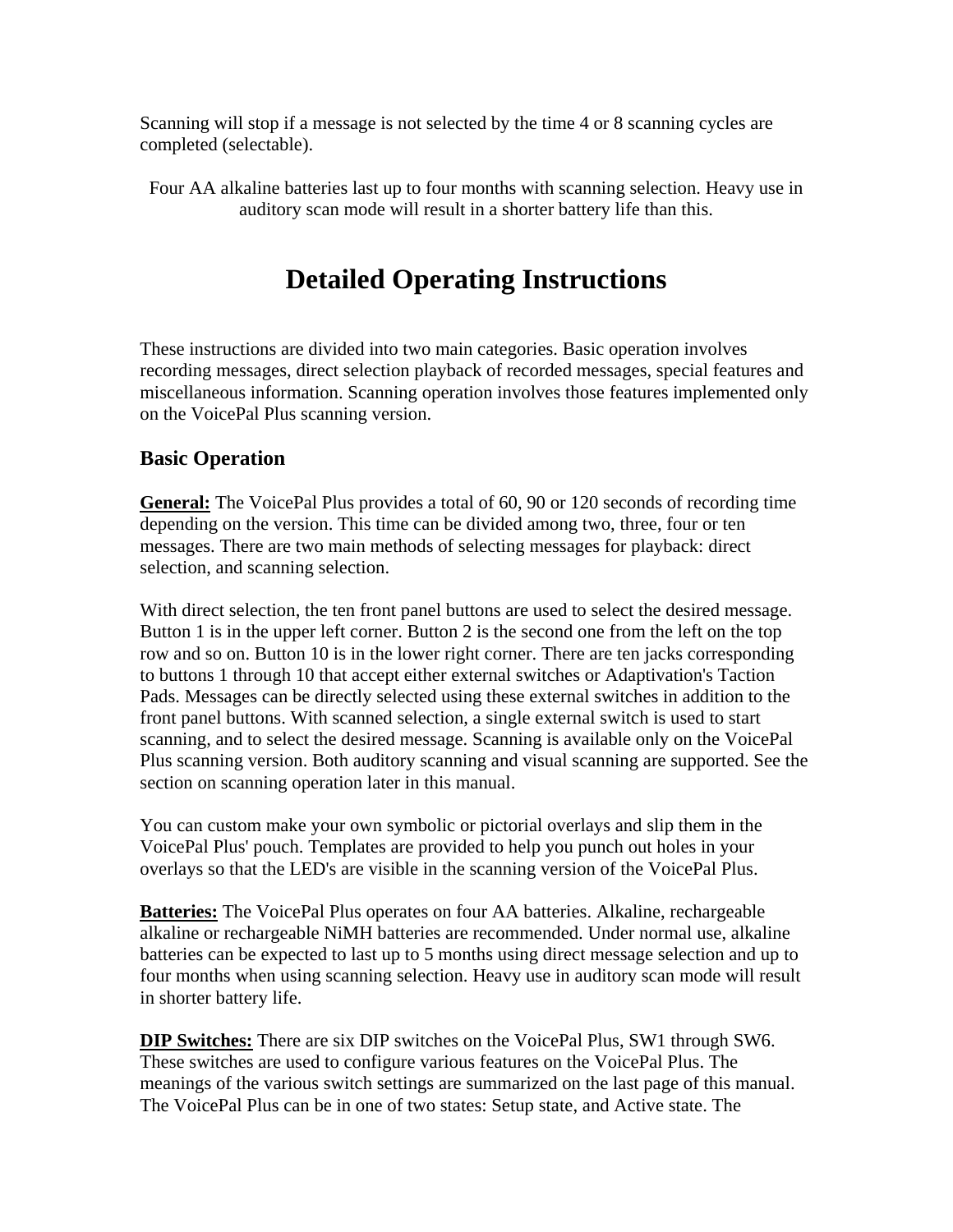VoicePal Plus is placed in the Active state by placing SW1 in the ON position. **To record messages or to play them back, the VoicePal Plus must be in the Active state**. The VoicePal Plus is placed in the Setup state by placing SW1 in the OFF position. The Setup state is used to program various options that affect the way the VoicePal Plus operates. SW2 and SW6 have no function in the Active state for direct message selection of the VoicePal Plus. SW3 and SW4 are used to configure the keyboard for 2, 3, 4, and 10 message modes. SW5 turns message repeat mode on and off as well as switches between positive scanning selection and inverse scanning selection.

**Message Configuration:** The VoicePal Plus can be configured to supply either two, three, four or ten messages, depending on the operator's cognitive and physical abilities. Message configuration is adjusted in the Active state. If you wish to switch between 2, 3, 4, and 10 message modes you should record new messages since the VoicePal Plus reassigns the same 60, 90 or 120 second memory block each time. For beginning operators, it may be necessary to configure the VoicePal Plus to supply only two messages. As the operator becomes proficient with two messages, the VoicePal Plus can be configured to supply three messages, then four, then ten.

**Two Messages:** SW1=ON (Active state), SW3=ON, SW4=ON. Pressing button #1, #2, #6 or #7 selects message one. Pressing button #4, #5, #9 or #10 selects message two. Each message can be up to 30 seconds, more with some models. Message one can be longer than 30 seconds, but it will record over message two, losing the previous message two. If message two is then selected, the VoicePal Plus will play message one starting at the 30-second mark. If a new message #2 is then recorded, it will record over message one starting at the 30-second mark. If message one is then selected, it will play the first 30 seconds of message one, then continue by playing the new message two. If this is undesirable, rerecord message one, being careful not to go past 30 seconds. This concept of message overlap also applies when the VoicePal Plus is configured for three, four or ten messages. The space in-between the two halves is intentional dead space providing a natural barrier between button area 1 and area 2.

**Three Messages:** SW1=ON (Active state), SW3=ON, SW4=OFF. Pressing button #1 or #6 selects message one. Pressing button #3 or #8 selects message two. Pressing button #5 or #10 selects message three. You can make an overlay with three symbols or pictures corresponding to each of the three messages. Each message can be up to 20 seconds, more with some models. Message one can actually be up to 60 seconds, and message two can be up to 40 seconds, but messages will overlap as explained in the paragraph above. You must limit each message to 20 seconds or less if you want to use all three messages (30 or 40 seconds in some models). The space between 1, 2 and 3 is intentional dead space.

**Four Messages:** SW1=ON (Active state), SW3=OFF, SW4=ON. Pressing button #1 or #2 selects message one. Pressing button #4 or #5 selects message two. Pressing button #6 or #7 selects message three. Pressing button #9 or #10 selects message four. You can make an overlay with four symbols or pictures corresponding to each of the four messages. Each message can be up to 15 seconds, more with some models. Message one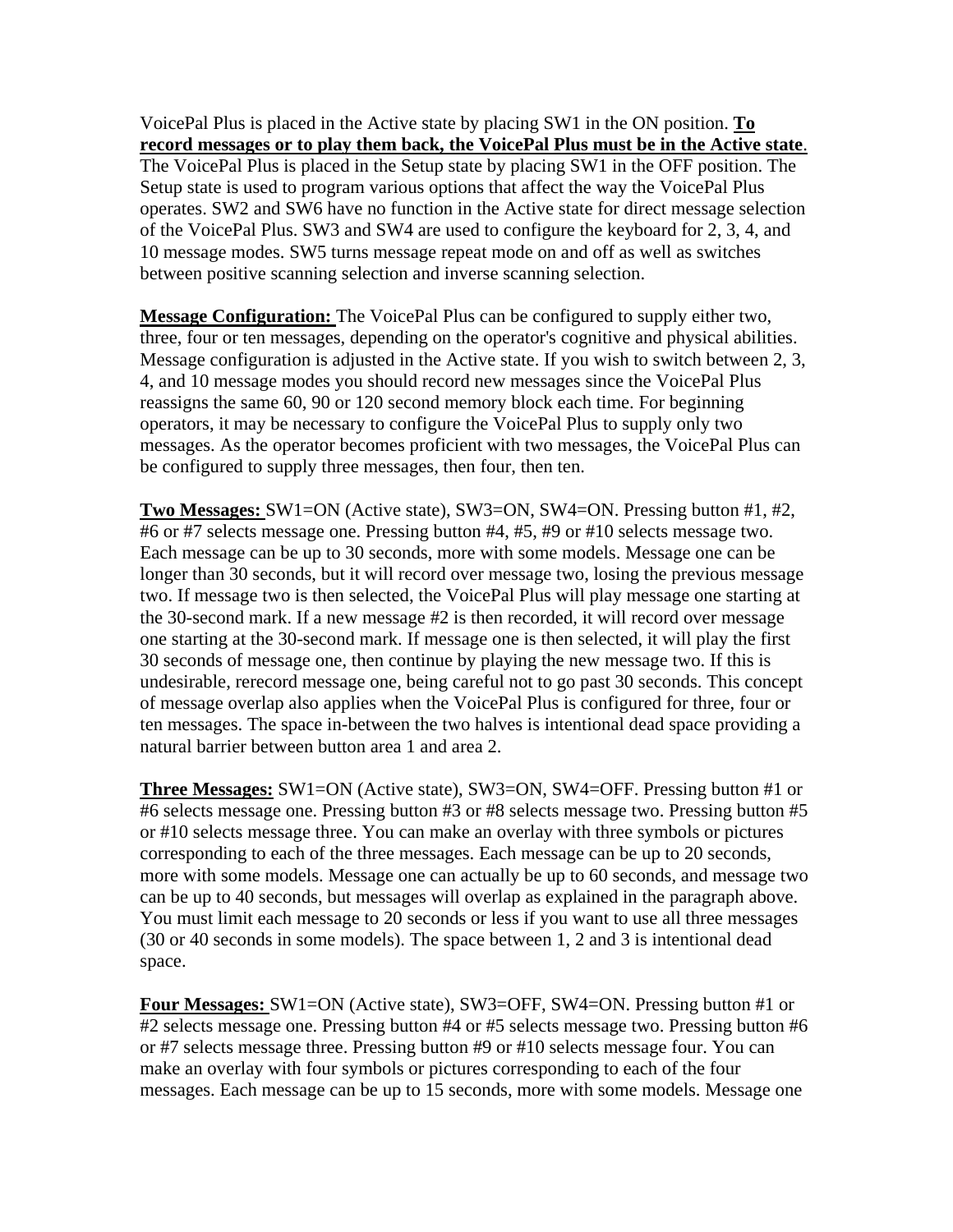can actually be up to 60 seconds, message two up to 45 seconds and message three up to 30 seconds, but messages will overlap as explained above. You must limit each message to 15 seconds or less if you want to use all four messages (23 or 30 seconds in some models). The space between the left and right halves is intentional dead space.

**Ten Messages:** SW1=ON (Active state), SW3=OFF, SW4=OFF. Pressing button #1 selects message one. Pressing button #2 selects message two, etc. You can make an overlay with ten symbols or pictures corresponding to each of the ten messages. Each message can be up to six seconds, more with some models. Message one can actually be up to 60 seconds, message two up to 54 seconds, message three up to 48 seconds, etc., but messages will overlap as explained in the paragraph describing Two-Message operation. You may make messages in any combination of 6 seconds long (9 or 12 seconds for some models), however, if one or more messages are longer than 6 seconds you will not be able to record all ten messages. For example, if you wish the first message to be up to 12 seconds long, record the message as described in the "Recording Messages" section. Since message one now occupies memory reserved for message one and message two, you will skip programming any messages using button #2 or jack #2. In play mode, you activate message one by pressing button #1 . Since part of message one uses memory assigned to message two, you won't be able to use button #2 or jack #2. If you press button #2, the tail end of message one will play. Recording messages longer than 6 seconds in Ten Message Mode works best when using external buttons or Taction Pads since you can completely restrict access to, in this case message two, by simply not plugging the button into jack #2.

**Recording Messages:** Recording messages is done while in the Active state (SW1=ON). To place the VoicePal Plus in record mode, firmly press and hold the RECORD button for about two seconds until the Record light turns on, then release. To record a message, press and hold the desired front panel button or external button, and begin speaking. Release the button when the message is complete. For example, when the VoicePal Plus is configured for two message mode, pressing button #1, #2, #6 or #7 will record message one. After all messages have been recorded, press the record button again to return the VoicePal Plus to playback mode.

**Repeat Mode:** When a message is selected, usually one releases the button once the message begins playing. If the operator holds the button through the end of the message, one of two things can happen depending upon the position of SW5. If SW5=ON, the VoicePal Plus will play messages only once, then do nothing until the button is released. If SW5=OFF, the VoicePal Plus will continue to repeat the message up to 10 times until the button is released. Messages will repeat no more than ten times. After 10 repeats, the unit goes to sleep to preserve battery life. Repeat mode is selected while in the Active state.

**Delayed Activation:** Typically when a keypad or external button is pressed, the corresponding message plays back immediately. A ½, 1, or 1½ second delay can be added. This means that the keypad or external button must be held down for the delay period before a message plays. This is particularly helpful for two reasons. First, in the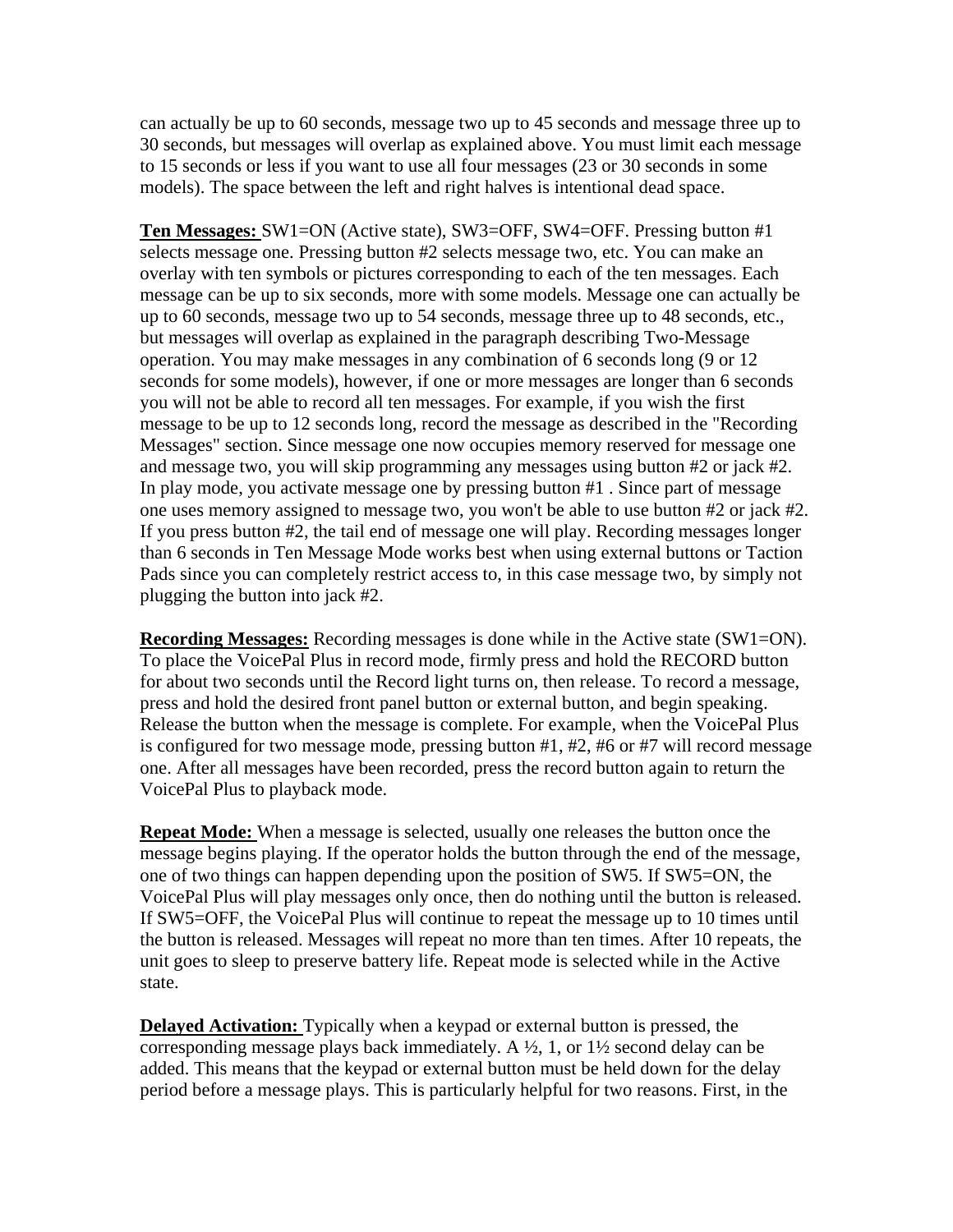case of Taction Pads stuck to objects, it gives the operator time to identify the object being touched before the message plays. The person has time to feel each object to identify if it is the one of choice. When the desired object is found, the person holds his or her hand on it for the predetermined delay period, at which time the VoicePal Plus activates. Delayed activation is also helpful if a person drags his or her hand across the keypad before reaching the button of choice. A message will play only if the person's hand stays on the button for the delay period. Delayed Activation is adjusted while in the Setup state (SW1=OFF).

The following example shows how to configure the VoicePal Plus for a « second delay. The same procedure would be used for configuring the VoicePal Plus for 1 or 1½ second delay.

### **Example 1 : Set delayed activation to 1/2 second.**

Step 1: Note the current settings of SW2 through SW6 for later use.

Step 2: Set  $SW1 = OFF$ 

*Places VoicePal Plus in the Setup state*

Step 3: Set SW2 through SW6= ON ON ON OFF ON Press Record button once. Sets delayed activation to 1/2 second.

Step 4: Set  $SW1 = ON$ 

*Returns VoicePal Plus to Active state.*

Step 5: Return SW2 through SW6 to their previous settings.

**Press and hold a button for at least ½ second to activate a message.**

## **Relay Operation**

**General:** The VoicePal Plus has three internal relays (A, B and C), that act as switches that can be used to turn external battery operated devices on and off. The relays can be set to activate when the desired message is selected. The relays can be activated for the duration of the message or for a short momentary pulse immediately after the message or up to 6 seconds following the end of the message. For example, one could touch a picture of a stereo, initiating a message such as, "Let's listen to music now." Immediately after the message plays, the VoicePal Plus could activate an environmental control unit turning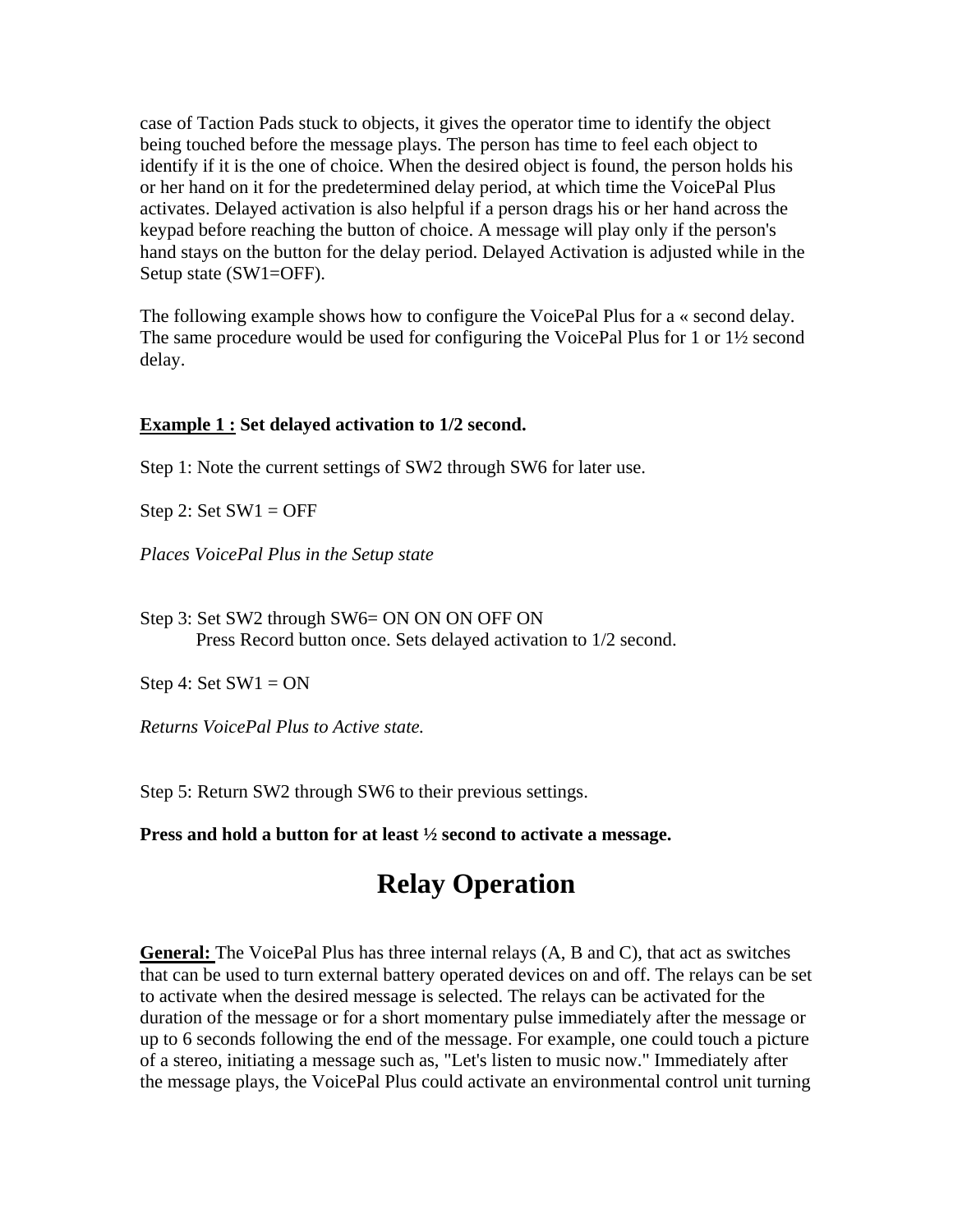on the stereo. The relay outputs are not capable latching or timing. Use a switch-latchtimer box like Adaptivation's LinkSwitch to add these capabilities.

Each relay can be activated by up to two messages, and any given message can activate all three relays simultaneously, if desired. The VoicePal Plus remembers the last two messages attached to a given relay. To attach relays to messages, the VoicePal Plus must be placed in the Setup state.

**Reinforcement Delay:** The VoicePal Plus also features reinforcement delay. Relays can be activated 2, 4 or 6 seconds after the message ends. Reinforcement delay is important when the teacher or therapist wishes to teach a more natural cause-effect relationship between asking for something and receiving it. Normally one does not receive an instantaneous response when asking for something. Rather, there is typically a short response time before acting on the person's request.

**Clearing Relays:** Relays can be deactivated so that previous programming no longer has an effect on them. There are three ways to clear the relays.

1) Clear any relays 'attached' to a given message:

a) While in the Setup state, set SW2 through SW6 = ON OFF OFF OFF OFF.

b) Press the button corresponding to the desired message. This message will no longer activate any relays until you re-configure it.

2) Disconnect a selected relay from all messages:

a) While in the Setup state, set SW1 through SW6 to any one of the four settings corresponding to the desired relay.

b) Press the RECORD button. The relay will be completely cleared and not activated by any messages.

3) Clearing all relays:

Remove the batteries for at least 15 seconds and press any button a few times. This will clear all relays for all messages.

**Programming Relays:**, To program relays to activate when a message is pressed, the VoicePal Plus must be in the Setup state (SW1=OFF). The table on the last page of this manual and on the back of the VoicePal Plus shows the required switch settings to program each of the relays. The next three examples show a number of ways the VoicePal Plus can be configured with relay activation and reinforcement delay.

**Example 2 : In this example we will configure two relays to be operated by two separate messages. Message 1 will activate an environmental control unit (e.g. Adaptivation's FreeSwitch) which will activate a clock radio immediately after the message. Message 2 will activate a battery operated toy for the duration of the message.**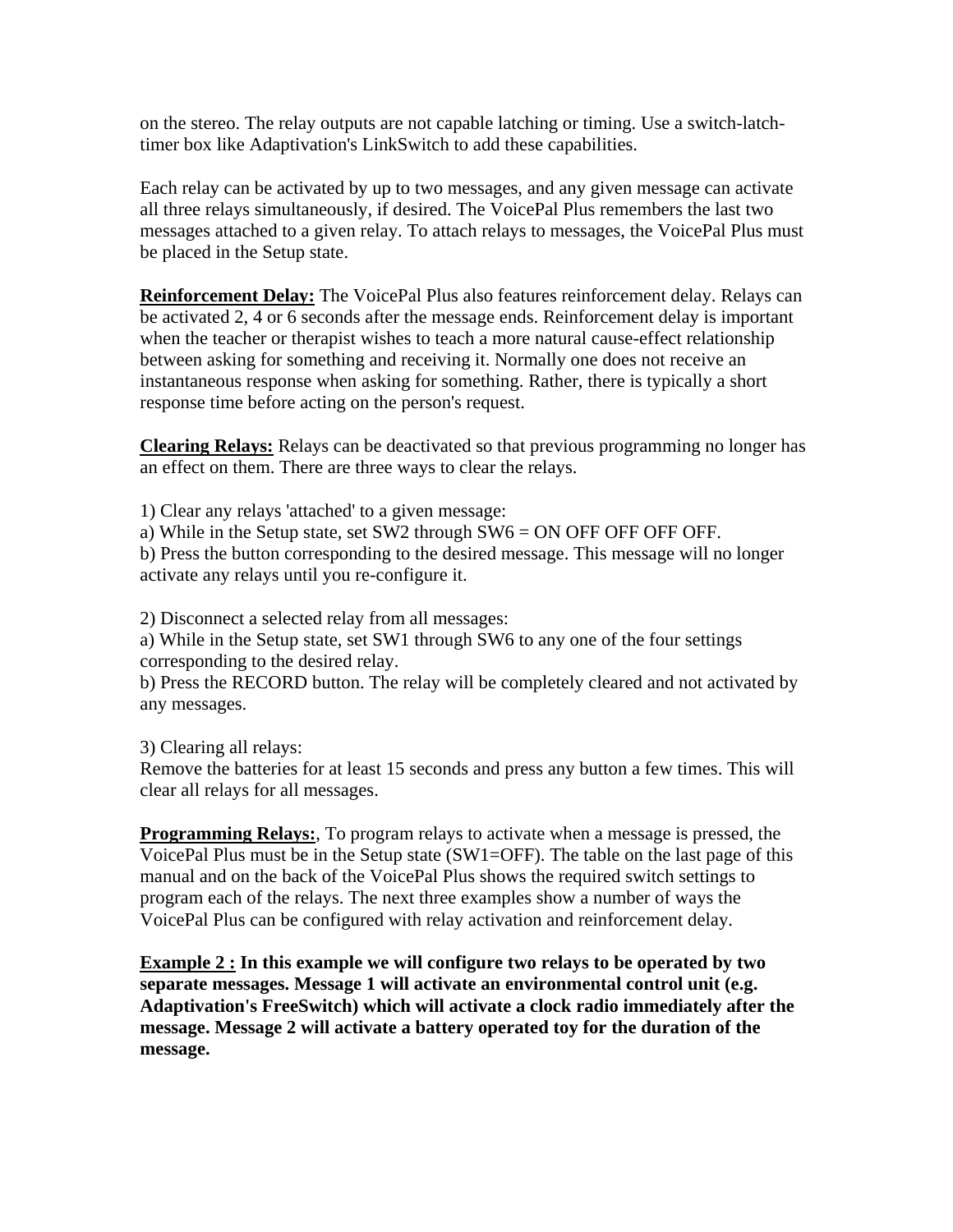Pretend we have a battery operated environmental control unit (ECU) plugged into relay A with a clock radio plugged into an appropriate receiver module. Also pretend we have a battery operated toy plugged into relay B.

Step 1 : Note the current settings of SW1 through SW6 for later use.

Step  $2:$  Set SW1 = OFF

*Places VoicePal Plus in the Setup state*

Step 3 : Set SW2 through SW6= ON OFF ON ON ON

*Sets up relay A for 0 second delay.*

Step 4 : Press button #1 twice.

 *'Attaches' relay A to message 1.*

Step 5 : Set SW2 through SW6= OFF ON ON ON ON

*Sets up relay B for duration of message.*

Step 6 : Press button #2 twice.

*'Attaches' relay B to message 2.*

Step  $7:$  Set SW1 = ON

*Returns VoicePal Plus to the Active state*

Step 8 : Return SW2 through SW6 to their previous settings.

### **\* Since the VoicePal Plus remembers the last two messages connected to a relay, pressing the button twice will disconnect any previous messages from activating the selected relay.**

In this example, when message 1 is activated, first it will play in its entirety, then relay A will activate the ECU turning the radio on. When message 2 is activated, the toy will turn on for as long as the message is playing

### **When playing back messages, pressing button #2 does not necessarily activate relay B. Activating message 2 will activate relay B.**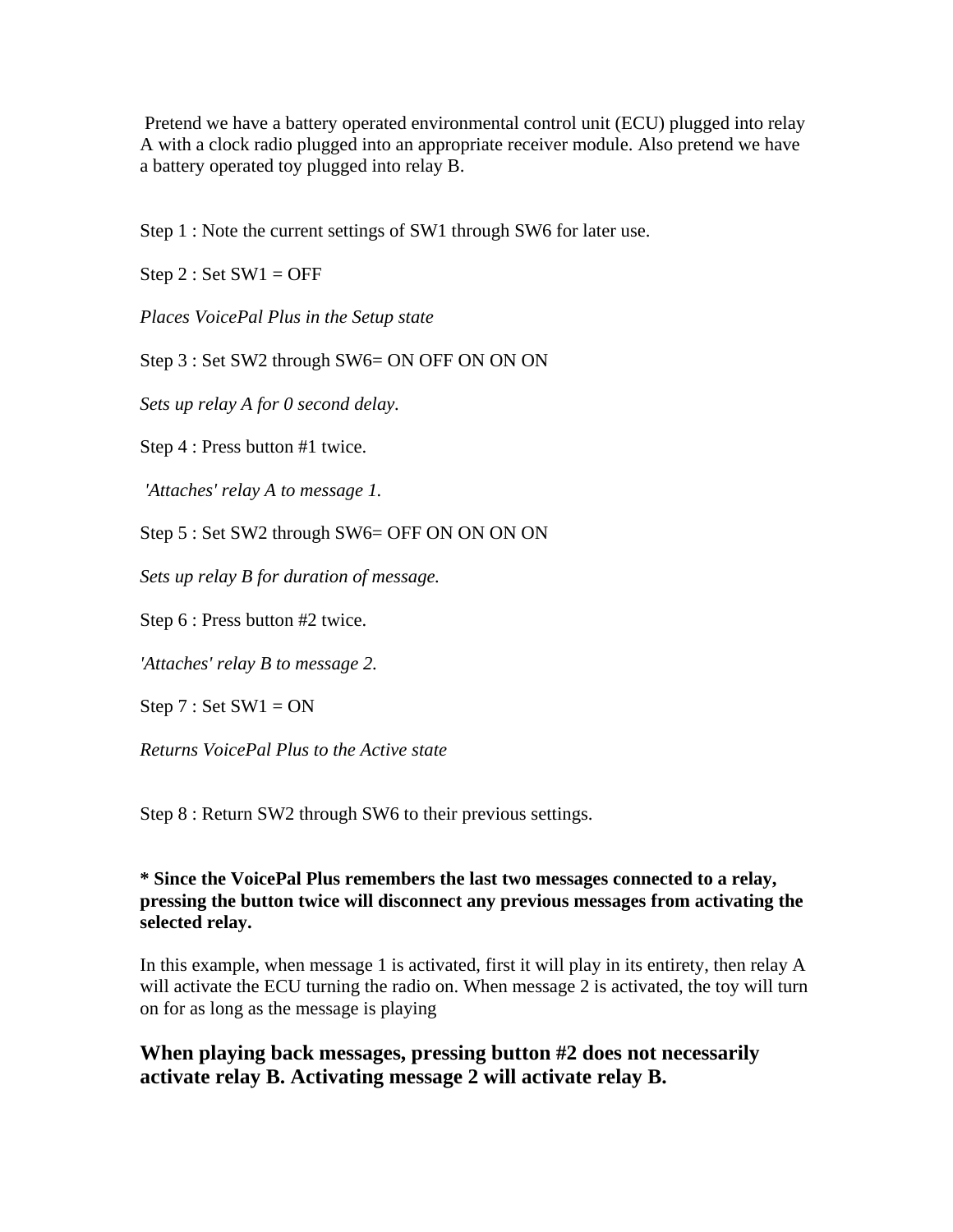A distinction is made between message number and button number. When you were in the Setup state, you pressed **button #1** and **button #2** to tell the VoicePal Plus to attach relays A and B to **message one** and **message two**, respectively. If the VoicePal Plus is configured to supply three messages, then in Active mode pressing buttons #3 or #8 will select message two and subsequently activate relay B. The same behavior applies to all other messages and buttons.

If your VoicePal Plus is configured for two, three, or four message mode, then individual buttons combine to form larger buttons. Therefore, relays 'attached' to messages 5 through 10 will never activate since there are less than five messages available in these three keyboard modes. However, in 10 message mode, buttons 1 through 10 do in fact correspond to messages 1 through 10. *Just remember, messages activate relays not buttons or external switches.*

### **Reinforcement Delay:**

**Example 3 : In this example message 1 will be set to activate an ECU with a radio immediately following the message. Message 2 will also activate the same ECU only there will be a four second delay following the end of the message . Output A will be used.**

 Pretend we have a battery operated environmental control unit (ECU) plugged into output A (relay A) with a clock radio plugged into an appropriate receiver module.

Step 1 : Note the current settings of SW1 through SW6 for later use.

Step  $2:$  Set SW1 = OFF

*Places VoicePal Plus in the Setup state*

Step 3 : Set SW2 through SW6= ON OFF ON ON ON

*Sets up relay A for 0 second delay.*

Step 4 : Press button #1 once.

*'Attaches' relay A to message 1.*

Step 5 : Set SW2 through SW6= ON OFF OFF ON ON

*Sets up relay A for a 4 sec delay*.

Step 6 : Press button #2 once.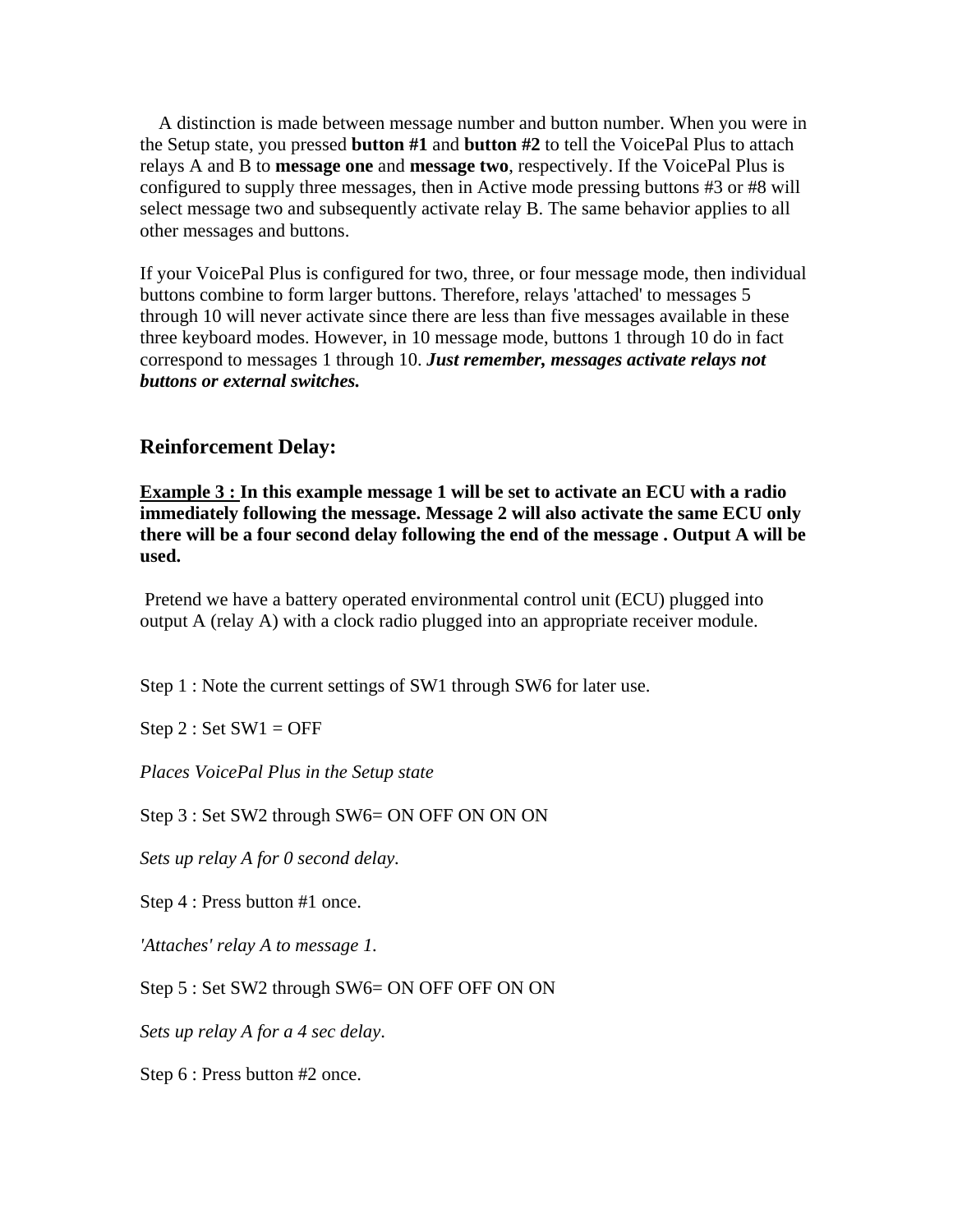*'Attaches' relay A to message 2.*

Step  $7:$  Set SW1 = ON

*Returns VoicePal Plus to the Active state.*

Step 8 : Return SW2 through SW6 to their previous settings.

 In this example, when message 1 is activated it will play in its entirety, then relay A will activate the ECU turning the radio on. When message 2 is activated, first it will play in its entirety, then four seconds after the message is over, relay A will activate the ECU turning the radio on. If you also performed the previous example, keep in mind relay B is still 'attached' to message 2. Relay B is set to activate for the duration of message 2. In Example 5 we will learn how to disconnect relays from messages and messages from relays.

**NOTE: The VoicePal Plus keypad and any external buttons or Taction Pads are deactivated during the four second reinforcement delay.** No other messages can be played during the delay period.

**Example In this example message 4 will be used to turn on an adapted toy immediately after the message ends, then off 6 seconds later. Output B will be used for this and first connected to any commercially available latch box (e.g.. Adaptivation's LinkSwitch). The latch box would then be connected to the adapted toy.**

> Step 1:Pretend we have output B (relay B) connected to the input of a latch box which

> > in turn is connected to our adapted toy.

Step 2 : Note the current settings of SW1 through SW6 for later use.

Step  $3:Set$  SW $1 = OFF$ 

*Places VoicePal Plus in the Setup state* Step 4 :Set SW2 through SW6 = ON OFF ON OFF ON

*Sets up relay B for 0 second delay.*

Step 5 :Press button #4 once.

*'Attaches' relay B to message 4.*

Step 6 :Set SW2 through  $SW6 = ON$  OFF OFF OFF ON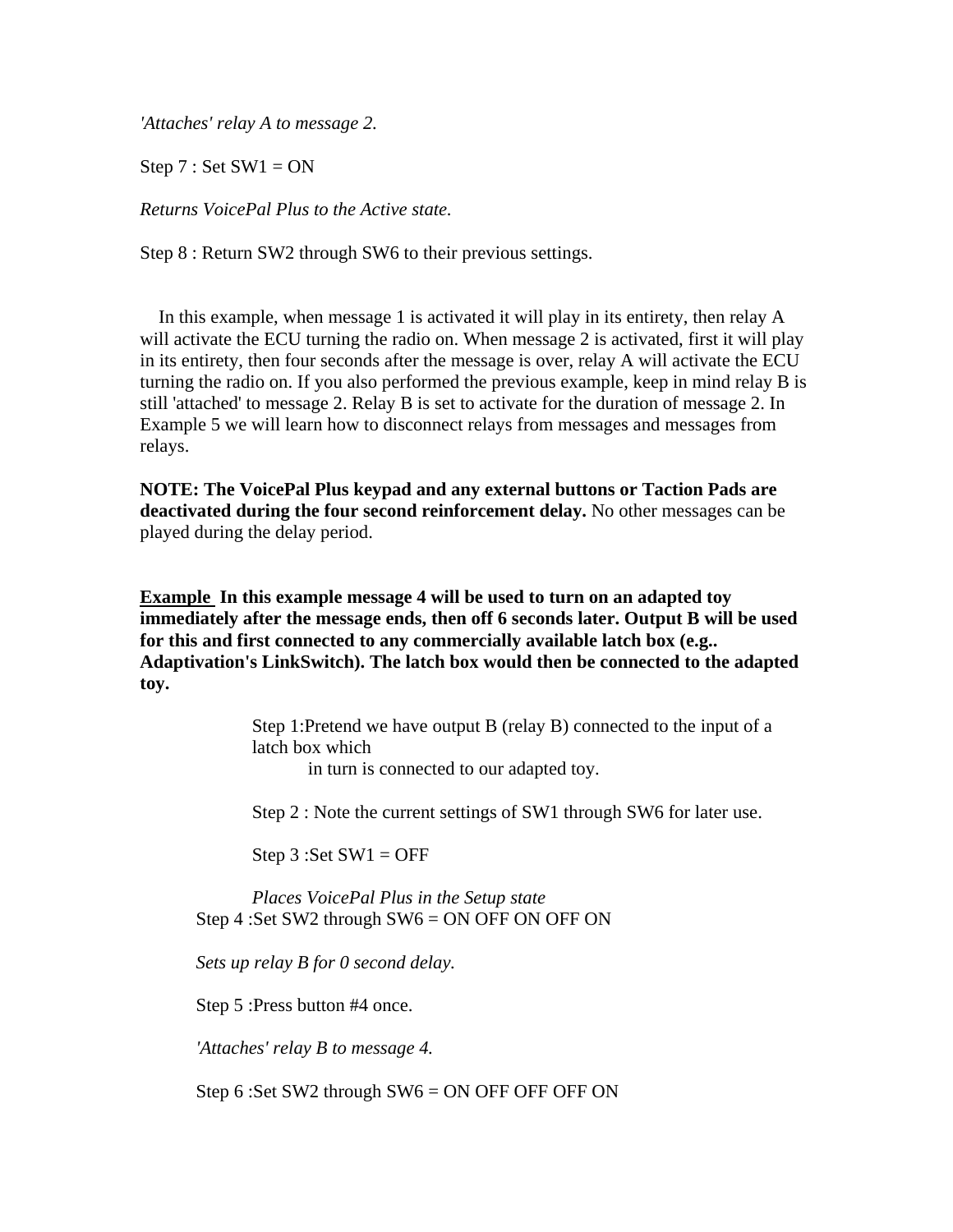*Sets up relay B for a 6 sec delay.*

Step 7 :Press button #4 once.

*'Attaches' relay B to message 4.*

Step  $8 : Set SW1 = ON$ 

*Returns VoicePal Plus to the Active state*

Step 9 :Return SW2 through SW6 to their previous settings.

When message 4 is selected, relay B will pulse on at the end of the message. This turns the latch box on which turns the toy on. Six seconds later relay B will pulse again turning the latch box off and consequently the adapted toy. Remember, the VoicePal Plus keypad and any external buttons are disabled for the six second delay period.

 In this example we simulated a six second timer. We just as well could have plugged in a timer box (or switched the LinkSwitch to timer mode) and set it to 6 seconds then activated it once following the end of the message.

#### **Clearing Relays:**

**Example: In this example we will clear any relays attached to message 2 and 'disconnect' or clear relay B so that no messages will activate it. This will undo the relay programming just performed in the preceding two examples.**

Step 1 :Note the current settings of SW1 through SW6 for later use.

Step 2 : Set  $SW1 = OFF$ 

*Places VoicePal Plus in the Setup state*

Step 3 :Set SW2 through SW6 = ON OFF OFF OFF OFF

*Set up for clearing relays from messages.*

Step 4 :Press button #2

*All relays cleared from message 2.*

Step 5 :Set SW2 through SW6 = ON OFF ON ON ON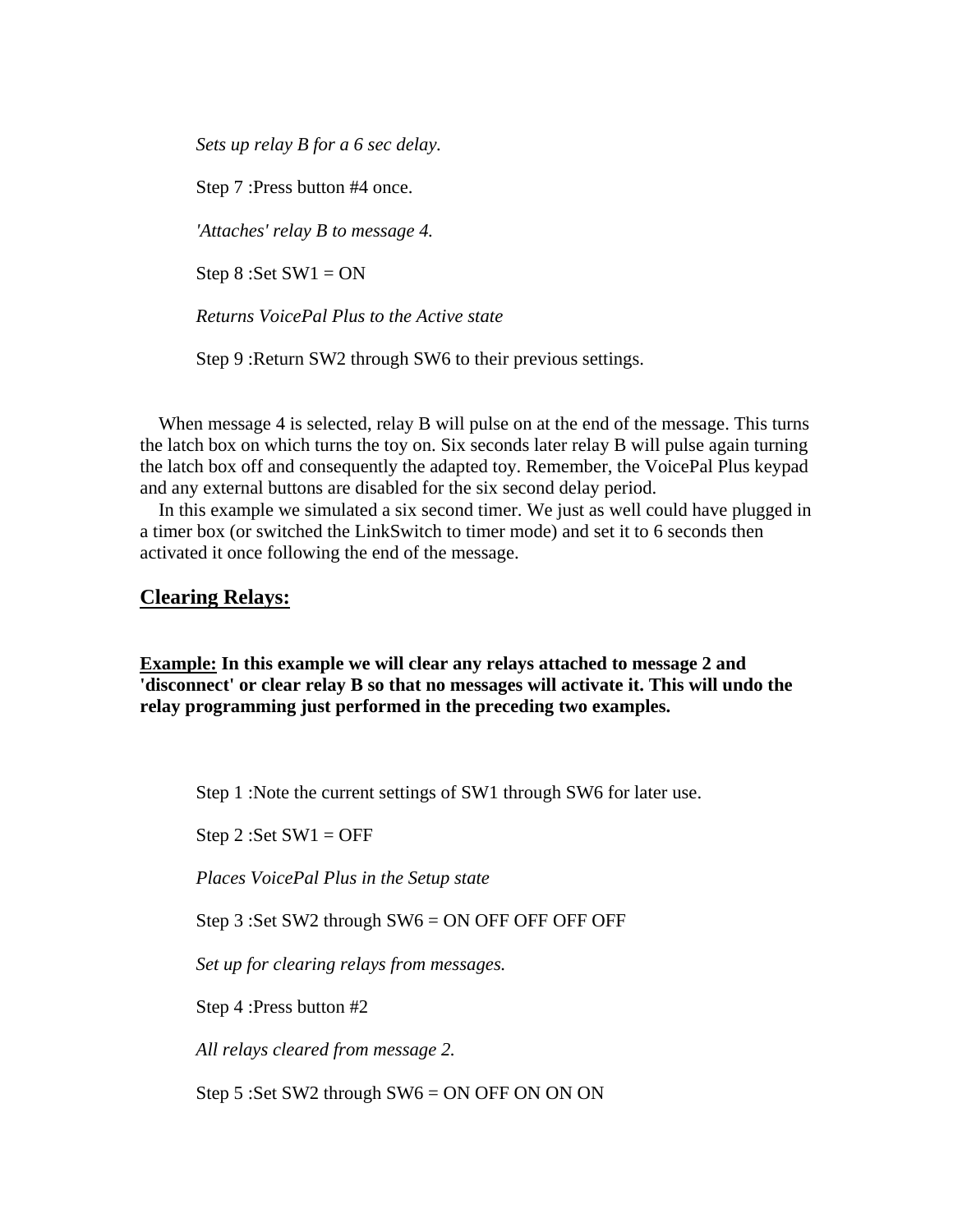*Set up for clearing relay B.*

Step 6 :Press Record button

*Relay B disconnected from all messages*

Step  $7 : Set SW1 = ON$ 

*Returns VoicePal Plus to the Active state*

Step 8 : Return SW2 through SW6 to their previous settings.

 Message 2 will play but no relays will activate. Relay B was connected to a latch box and an adapted toy in the previous examples. We cleared relay B from all messages so these devices won't activate no matter what buttons we press. If you properly performed the previous three examples in order, only relay A is still attached to message 1.

## **Scanning Operation**

### **Scanning is available only for the VoicePal Plus-scaning version**

**General:**Scanning allows the user to select any message with the touch of a single external button or Taction Pad. Two-message, three-message, four-message or tenmessage scanning can be selected. See the section above on Basic Operation, to configure the VoicePal Plus for two, three, four or ten message mode. There are two main kinds of scanning: visual and auditory. Related to scanning is sequential messaging which is discussed later. There are three ways to select messages when using scanning: positive scanning selection, inverse scanning selection, and step scanning selection.

**Scanning Selection:** Scanning Selection is adjusted while in the Active state.

**Positive Scanning Selection:**SW5=OFF. Scanning begins when the external scan button is pressed and then released. When the scan button is pressed again, a message is selected.

**Inverse Scanning Selection:**SW5=ON. Scanning begins when the scan button is pressed and held. When the scan button is released for at least ¾ of a second, a message is selected.

**Step Scanning Selection:** SW5=ON. Scanning begins when the scan button is pressed. Repetitively tapping the scan button causes the VoicePal Plus to cycle to the next message. To select a message, release the scan button for at least ¾ of a second. Step scanning selection works best with visual scanning.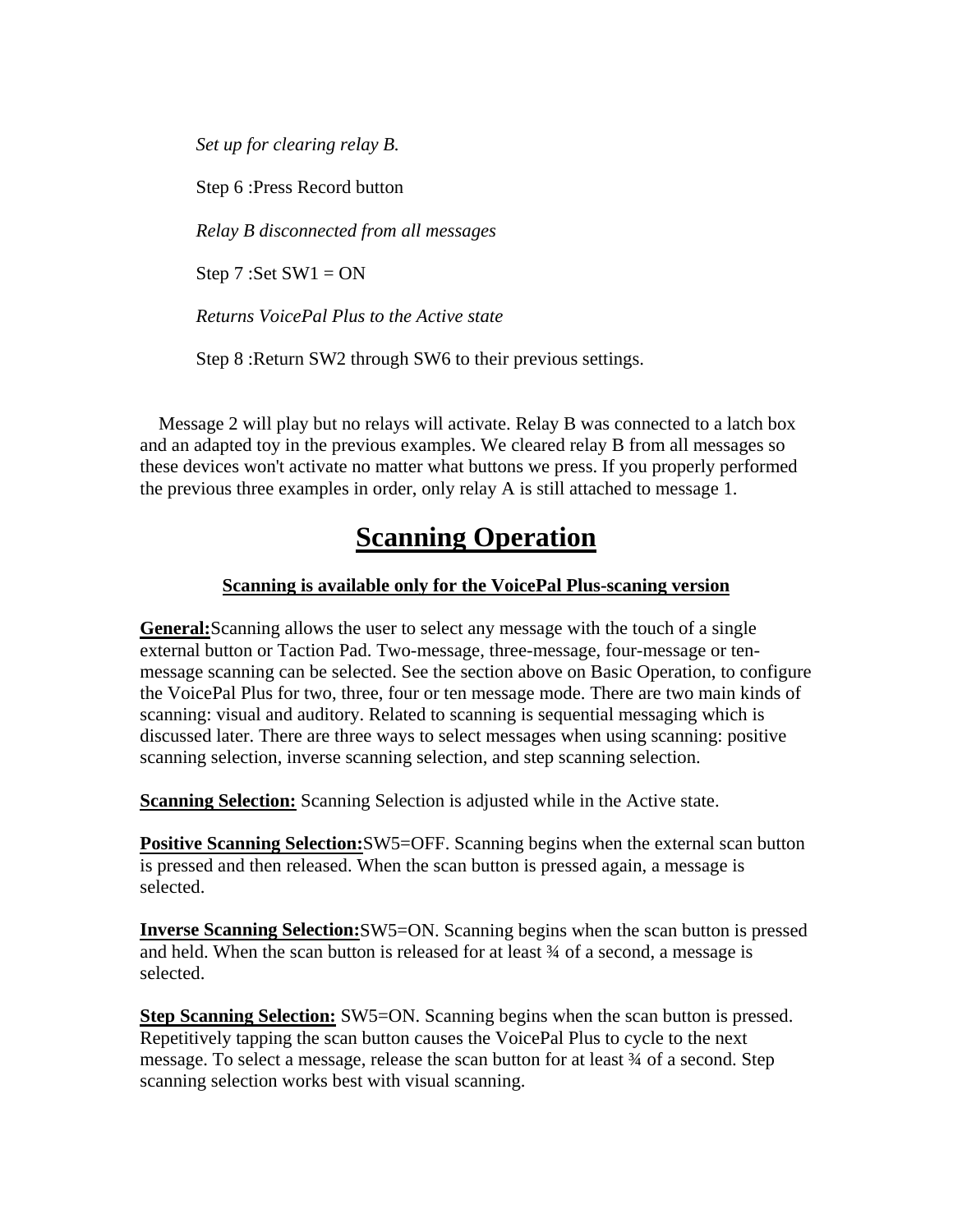# **Visual Scanning**

**Visual Scanning:** SW6=OFF, During visual scanning, there is an LED associated with each keypad button. These LED's light up, indicating that the corresponding message can be selected. In two-message mode, there are four LED's lit at one time. LED's #1, #2, #6 and #7 are lit when message one can be selected, and LED's #4, #5, #9 and #10 are lit when message two can be selected.

**Scan Speed:** One of three visual scanning speeds can be selected. LED's will be lit for 1, 2 or 4 seconds per message (i.e.. Fast, Medium, Slow). Scan speed is set while in Setup state (SW1=OFF).

### **Example:Set visual scan rate to two seconds per message (medium speed).**

Step 1 : Memorize the current settings of SW1 through SW6 for later use. Step  $2:$  Set SW1 = OFF

*Places VoicePal Plus in the Setup state*

Step 3: Set SW2 through SW6 = ON ON OFF ON OFF

Step 4: Press Record button.

*Sets scan rate to 2 seconds per message.*

Step  $5: SW1 = ON$ 

*Returns VoicePal Plus to the Active state*

Step 6 : Return SW2 through SW6 to their previous settings.

**The LED's for each message will be lit for two seconds when scanning is activated. Changing the scan rate to four seconds per message or back to one second per message is similar.** *NOTE: Visual scan rate and interauditory pause share the same codes. If You change the visual scan rate to 2 seconds (medium speed), then interauditory pause also changes to 2 seconds.*

## **Auditory Scanning**

**Standard Auditory Scanning:** SW6=ON. With standard auditory scanning, each message plays one-by-one, quietly, privately through a headphone or pillow speaker (included with your VoicePal Plus) the first time the external scanning button is pressed. When the operator hears the desired message, he or she can then select it by releasing or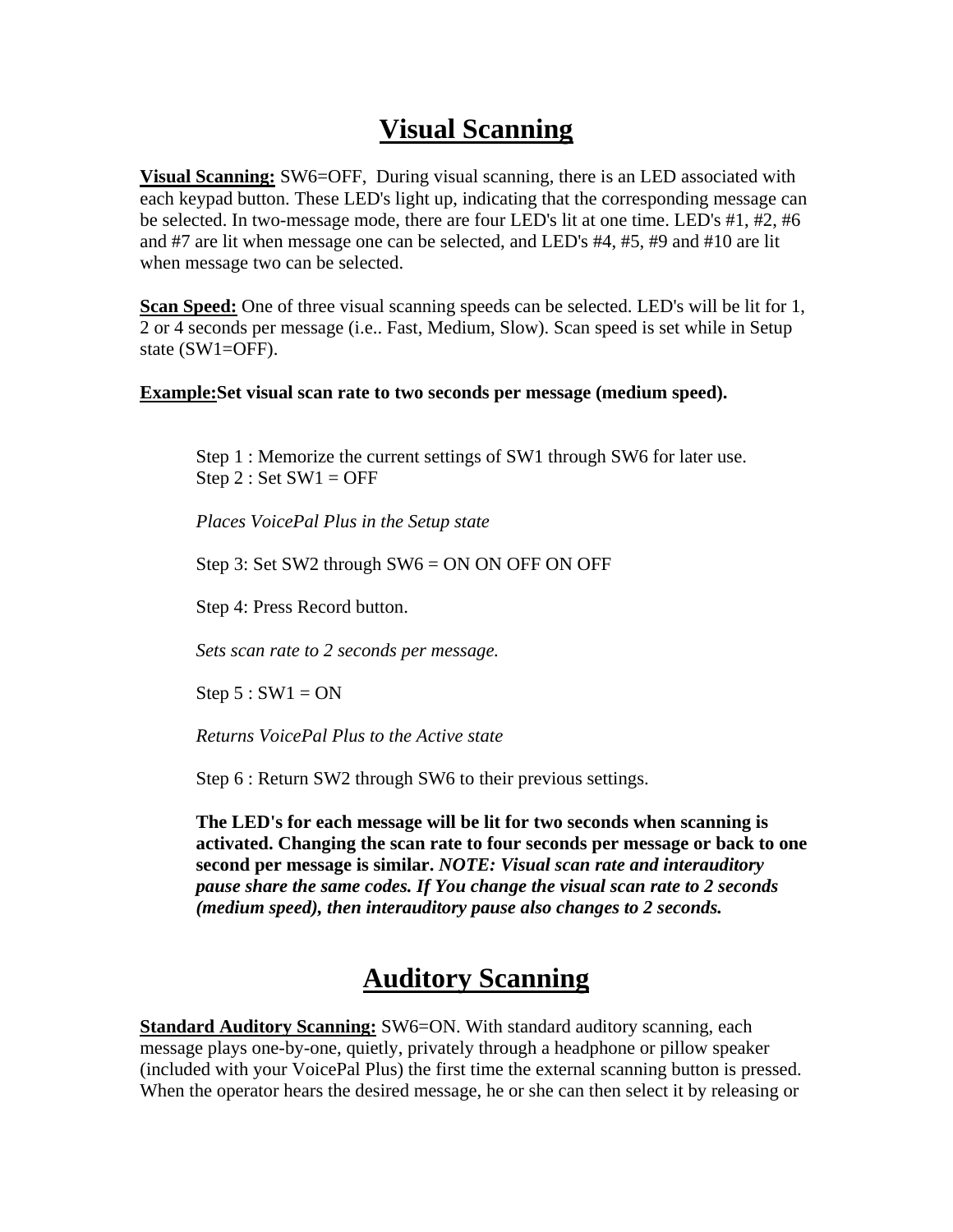touching (depending on the selection mode) the external scanning button. This causes the message to play loudly over the built-in amplified speaker. The LED's illuminate during scanning as each message plays.

**Programming for Scanning Options:** There are a number of special scanning options that can be selected by placing the VoicePal Plus in the Setup state, SW1=OFF. These special features are described in the following paragraphs.

**Interauditory Pause:** This feature applies only to auditory scanning. The VoicePal Plus can be programmed with a pause inserted between each message. This gives the operator more time to select a given message. As the user becomes increasingly proficient with selecting messages, the interauditory pause can be decreased. The interauditory pause can be zero, one, two or four seconds.

### **Example :Set interauditory pause to four seconds.**

Step 1 :Memorize the current settings of SW1 through SW6 for later use.

Step  $2:$  Set SW1 = OFF

*Places VoicePal Plus in the Setup state*

Step 3: Set SW2 through SW6 = ON ON OFF OFF OFF

Step 4: Press Record button.

*Sets interauditory pause to 4 seconds*

Step  $5: SW1 = ON$ 

*Returns VoicePal Plus to the Active state*

Step 6 : Return SW2 through SW6 to their previous settings.

 Activate auditory scan. There will now be a four second pause between each message during auditory scanning. **NOTE: interauditory pause and visual scan rate share the same codes. If you change the interauditory pause to 4 seconds, then visual scan rate also changes to 4 seconds per message (slow speed).**

**Scanning Cycle Mode:** After a message has played when selected by scanning, the VoicePal Plus will do one of three things, stop scanning, restart scanning with message one, or continue scanning with the next message. This feature works slightly differently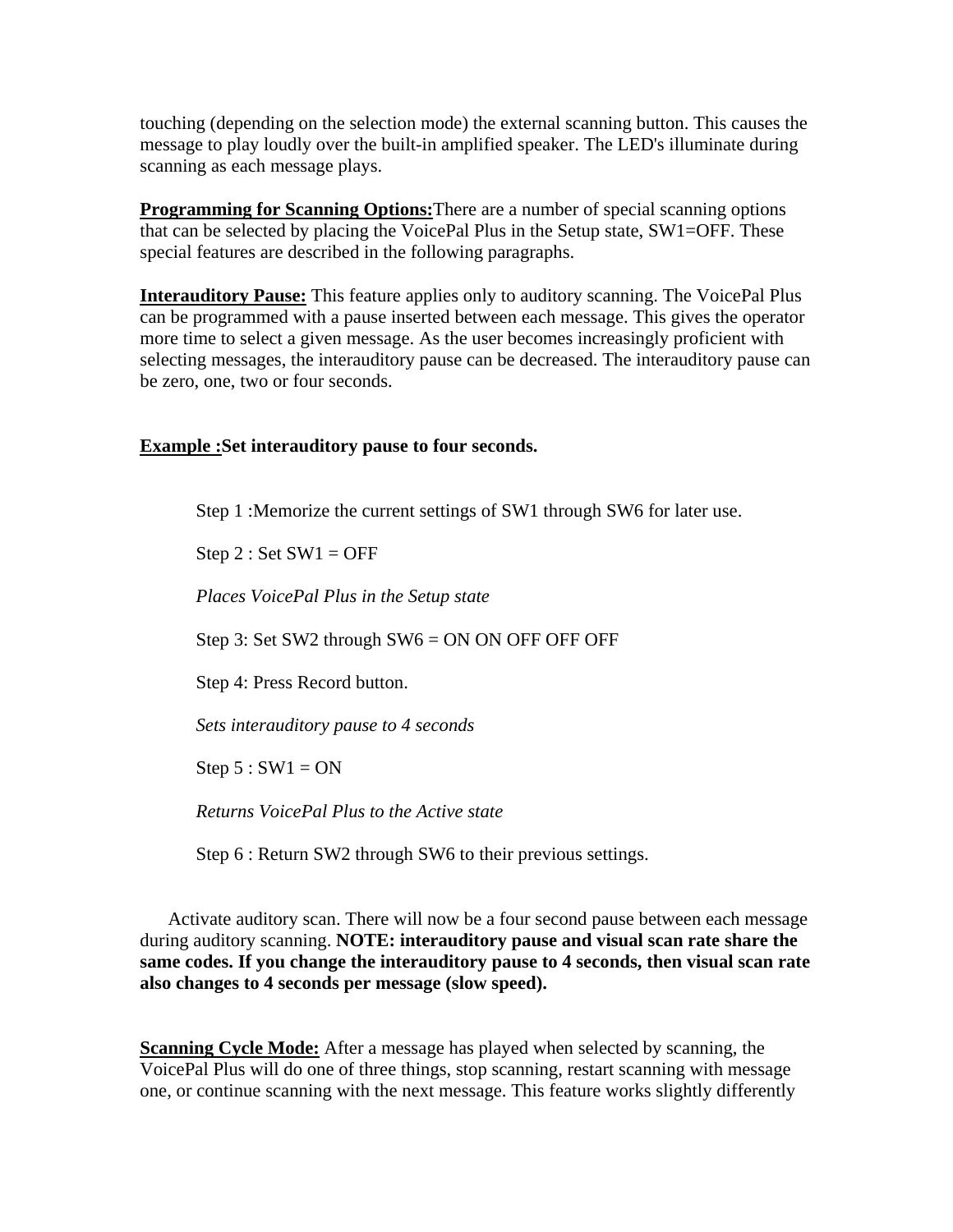for positive scanning selection than for inverse scanning selection. For positive scanning selection, after the selected message has played, scanning will restart either with message 1 or continue with the next message. For inverse scanning selection, after the selected message has played, one of two things will happen. If the operator is not pressing the scan switch, the VoicePal Plus will stop scanning. If the operator replaces his or her hand back on the scan switch before the end of message, the VoicePal Plus will restart the scan either with message one or continue with the next message, depending on the scanning cycle mode chosen. When the external scan switch is released the current message will play loudly.

### **Example :Set Scanning Cycle Mode so that scanning will continue with the next message.**

Step 1: Note the current settings of SW1 through SW6 for later use.

Step 2: Set  $SW1 = OFF$ 

*Places VoicePal Plus in the Setup state*

Step 3: Set SW2 through SW6 = ON OFF OFF ON OFF

Step 4: Press Record button.

*Set Scanning Cycle Mode to "Continue scanning with next message".*

Step 5: Set  $SW1 = ON$ 

*Returns VoicePal Max to the Active state.*

Step 6: Return SW1 through SW6 to their previous settings.

 Press and release scan button to begin scanning. Press the scan button again to select a message. After that message is done playing, scanning will continue with the next message. You can stop the scanning by doing nothing and letting the unit go to sleep (see Inactivity Shutdown) or by pressing a keypad button or external button plugged into jacks 1 through 10.

**Inactivity Shutdown:** Once scanning begins, the VoicePal Plus will wait for the operator to select a message. If the operator does not select a message, scanning will not continue indefinitely. It will stop after repeating the scan either four or eight times depending on the setting. To reactivate scanning the operator must depress the scan button again.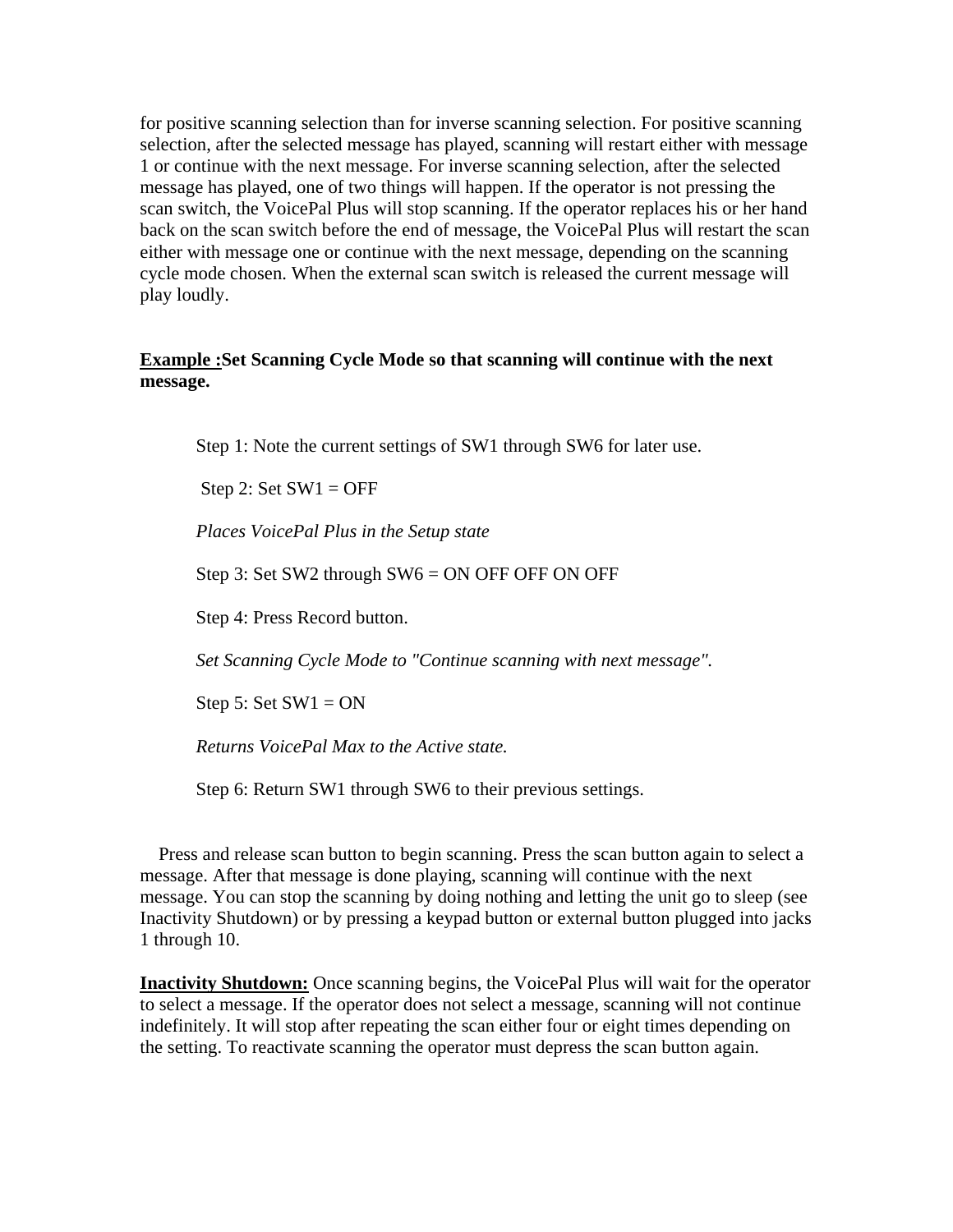### **Example:Set inactivity cycling to scan up to eight times when user does not select a message.**

Step 1: Note the current settings of SW1 through SW6 for later use.

Step  $2:$  Set SW1 = OFF

*Places VoicePal Plus in the Setup state*

Step 3 : Set SW2 through SW6 = OFF OFF OFF OFF OFF

Step 4: Press Record button.

*Sets Inactivity Cycling to 8 cycles.*

Step  $5:$  Set SW1 = ON

*Returns VoicePal Plus to the Active state*

Step 6 : Return SW1 through SW6 to their previous settings.

 Activate scanning but do not select a message. The VoicePal Plus will cycle through all available messages 8 times then stop without playing a message. We recommend the four cycle setting be used when possible to optimize battery life. This is particularly applicable when using auditory scanning and/or 10 message mode.

### **Sequential Messaging**

 Sequential Messaging allows each message to be played one after another each time the scan button is pressed. It is very useful in the school setting where the special needs student: administers a math or spelling test to the rest of the class, participates in book or theatrical reading or participates in other oral turn-taking activities. Sequential Messaging is set while in the setup mode (SW1=OFF).

#### **Example 8:Turn Sequential Messaging on.**

Step 1:Note the current settings of SW1 through SW6 for later use.

Step 2 : Set  $SW1 = OFF$ 

*Places VoicePal Plus in the Setup state*

Step 3 :Set SW2 through SW6 = ON ON ON ON OFF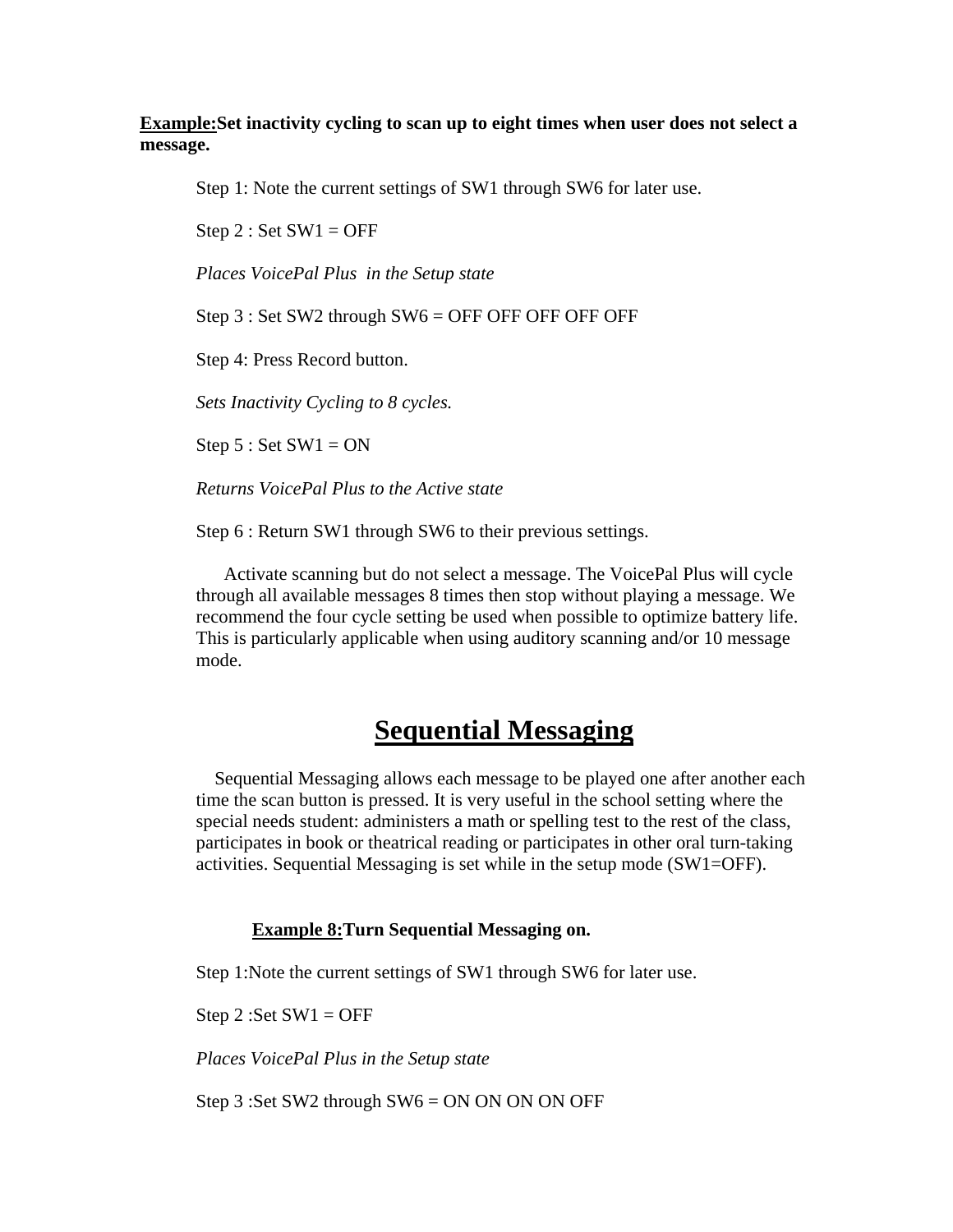Step 4:Press Record button

*Turns Sequential Messaging on.*

Step 5 :Set  $SW1 = ON$ 

*Returns VoicePal Plus to the Active state*

Step 6 : Return SW1 through SW6 to their previous settings.

 Now press the scanning button once. Message one plays. Press it again. Message two plays, then three, and four and so on. After the last message plays it starts over with message one. Sequential messaging starts with the message following the last message selected using direct selection. For Example, in 10 message mode, if you press button #3, message three plays. Now, if you press the scan button, first message four plays. Press it again and message five plays, then six and so on. If you press button #10, then the first message to play in sequential messaging will be message one.

**Example:** If your student is administering a spellingtest to the other students in a class and they want the last question repeated (say message four), the teacher can press button #4 directly to replay question number four. The next time the special needs student presses the scan button while in sequential messaging, question number five will play.

 If the unit is in, say four message mode, sequential messaging starts out with message one, then goes to two , then three, then four and back to one. **NOTE: Sequential Messaging and interauditory pause 'off' share the same codes. If You turn sequential messaging on, then interauditory pause will turn off or be 0 seconds.**

## **Factory Settings**

#### **General:**

You may program as many of these features at a time as you wish. You don't have to take the VoicePal Plus out of Setup state for each feature you wish to configure. While remaining in Setup state, simply set SW2 through SW6 to their proper setting for the features you wish to configure and press the appropriate buttons.

When the batteries are removed, all options programmed while in the Setup state will revert to factory defaults. However, messages will not be lost.

#### **The factory defaults are as follows.**

· Visual scan rate: 1 second per message.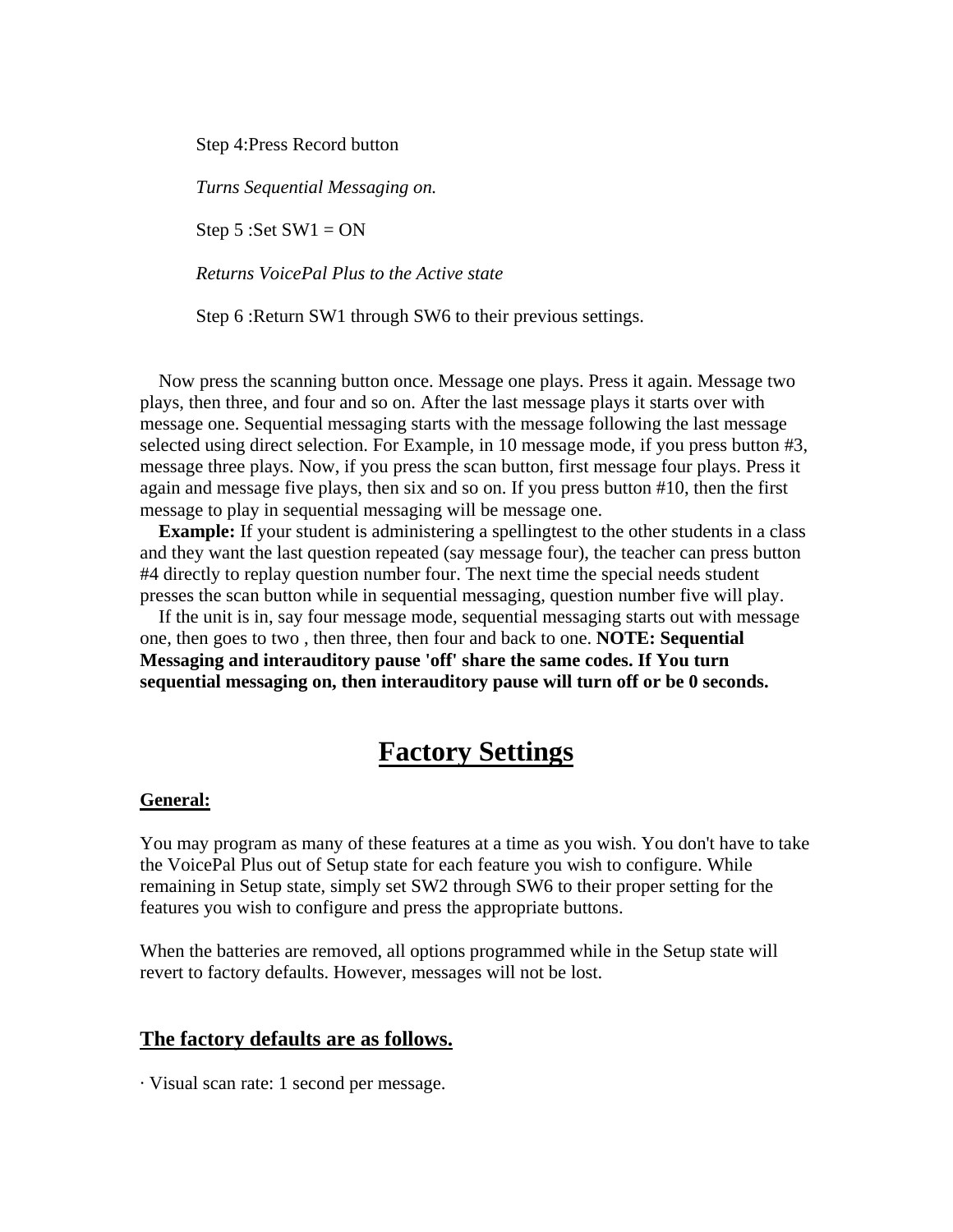· Standard Auditory Scanning (VoicePal Plus scanning version only)

- · Interauditory pause : 1 second
- · Scan cycle mode : Stop scanning after message has played.
- · All relays cleared for all messages
- · Inactivity Cycling : Repeat scan four times.
- · All recorded messages will remain intact while the batteries are removed.

## **Trouble Shooting**

### **·VoicePal Plus records but does not play back.**

- Is volume turned up?

- Batteries may be too low to play back. Try new ones.

- If external speaker is used, does it work?

- Is Delayed Activation being used? If so, press button for required length of time, or set Delayed Activation to 0 seconds..

- Are you in auditory scan mode without a scanning speaker plugged in?

- Are you using reinforcement delay? If you are using reinforcement delay, the VoicePal Plus will disable the keypad and any external buttons until the delay is up and the

corresponding relay(s) activate(s).

- {**NOTE**: Even though you may not be using relay activation or reinforcement delay, your

VoicePal Plus may inadvertently be configured for those features. See , "Clearing Relays", to turn relay activation and reinforcement delay off. }

- Is the VoicePal Plus configured for 2, 3, or 4 message mode? Keep in mind that some keypad buttons and corresponding external buttons are intentional 'dead areas' and

won't activate messages when configured in one of these modes (see "Message Configuration").

### **· VoicePal Plus will not go into RECORD mode.**

- Firmly press the record button with your fingernail in the center for two to three seconds

until the flashing Record light comes on solid, then release.

- Make sure the batteries are fresh. NOTE: Often industrial grade alkaline **batteries** 

are unreliable even when brand new.

- Is a message currently playing back? The VoicePal Plus will not go into RECORD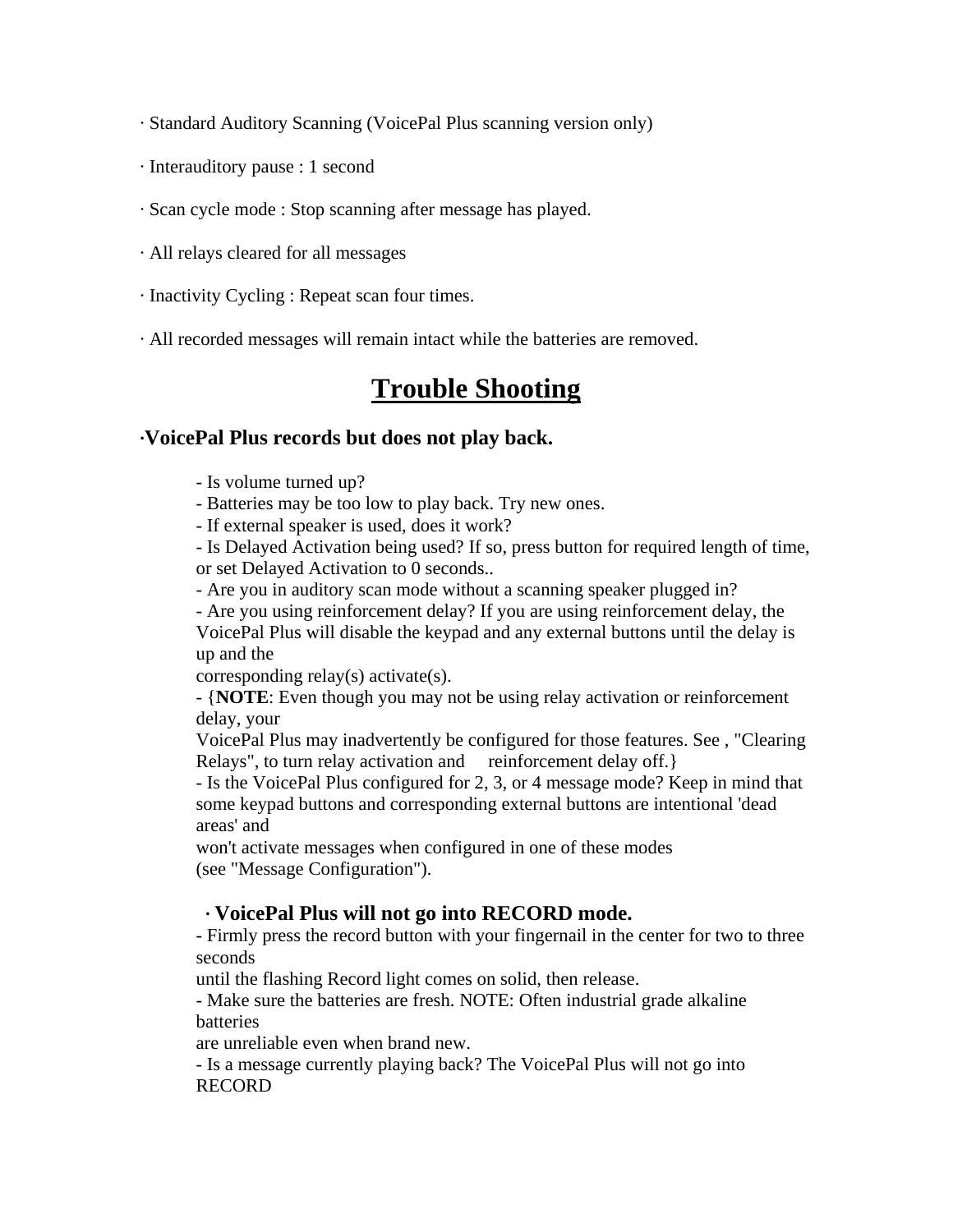mode until the message currently playing ends. A message may still be playing internally

even if the volume is turned down. If you don't want to wait for the message to reach

the end, pull one of the batteries out then reinstall it.

- Is the On-Off switch turned on? It should be on to enter RECORD mode.

### **· You can get into record mode but messages won't record.**

- Are you in 2, 3 or 4 message mode? 2, 3, and 4 message mode have intentional dead space and will not record in those areas.

- In 2, 3 and 4 message mode individual buttons combine to form larger buttons but there is still a small dead space separating each of the individual buttons. Press the

buttons slightly off-center to avoid the dead spots.

- Release the record button after the record LED comes on. Do not depress the record button and the keypad buttons at the same time.

### **· Message or sounds play for only a short pulse.**

- You may have inadvertently touched the keypad or external button for a brief moment while in RECORD mode. When you've finished recording your message, remove your hand from the keypad or external button quickly. Do not slide

or drag it off.

- Place VoicePal Plus in RECORD mode (see "Recording Messages".

The VoicePal Plus only records while you are touching the keypad or external buttons. Hold the keypad or button down until you are done talking, then release it and put the unit back into play mode. Now hit the button corresponding to the message

you just recorded.

### **· Messages are quiet or have too much background noise.**

- Speak clearly and loudly, no less than 12 inches away from the unit.

- Batteries may be too low. Try new ones.

- Are you near a source of electrical noise? Such as:

Power lines, automobile engine, electrical motor, certain electronic equipment, air conditioners, etc.

If so, increase the distance of the VoicePal Plus from these sources of noise when recording your messages.

### **· While using relay activation, you hear the relay clicking but the battery operated device you are trying to activate does not turn on.**

· Is your battery operated device turned on?

· Are the batteries fresh in your external battery operated device?

· Does your external battery operated device work if you plug a conventional switch directly into it?

· Did you plug the battery operated device into the correct relay jack?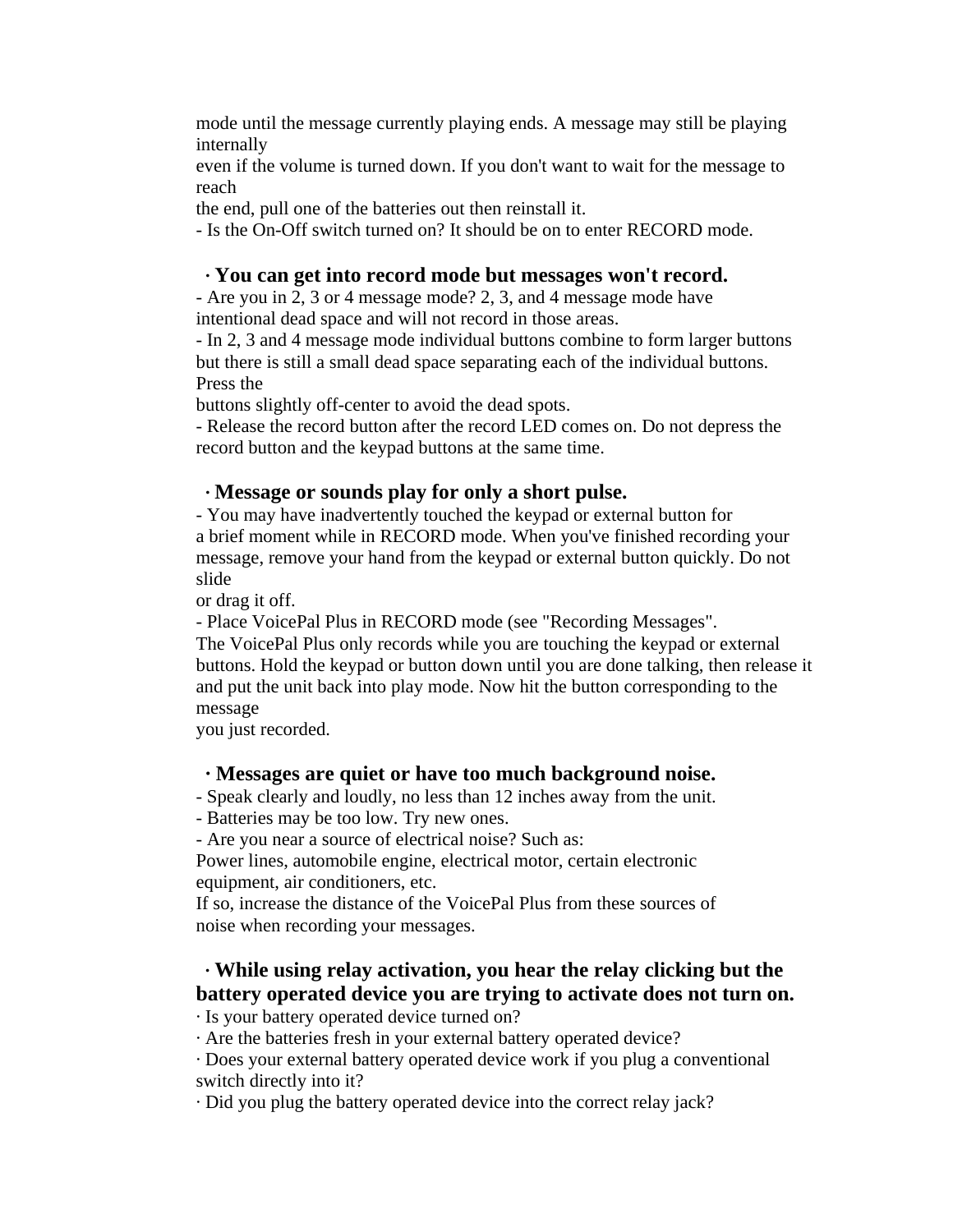### **· A relay is activating twice even though the message was pressed once?**

- Any given relay will be activated by up to two messages based on the last two buttons pressed when configuring that relay. For example, message 1 and 2 could both

activate relay A at the end of each message, or message 1 could activate relay A after a

2 second delay and message 2 could activate relay A after a 4 second delay. Likewise,

message 1 could activate the relay after a 2 second delay and again after the 4 second delay.

-If you want a message to activate the relay only once, go back into the Setup state, set the

DIP switches to the desired setting, then press the button corresponding to the desired

message twice. Now in Active mode, that message will activate the relay only once.

See pages on programming relays.

### **· In scan mode, messages seem to jump rapidly from one to the next when the scan button is pressed.**

- Some adaptive switches have an idiosyncrasy called switch bounce. It has the effect of causing multiple switch closures when you actually depressed the switch only

once. Sometimes this happens with Taction Pads too. The VoicePal Plus tries to compensate for this with software input debouncing. Old or well used adaptive switches

that exhibit switch bounce should be replaced. If the problem occurs when using Taction

Pads, make sure the operators hands are sufficiently moist. Use lotion as necessary.

### **· Record LED stays on when unit is turned off.**

- If the VoicePal Plus is turned off while still in record mode, the RECORD LED will not turn off. It will simply dim. Take the VoicePal Plus out of record mode by

pressing and holding record button until the flashing RECORD LED goes out. Then,

turn the VoicePal Plus off.

- Turning the VoicePal Plus off while in record mode will cause the batteries to run down prematurely.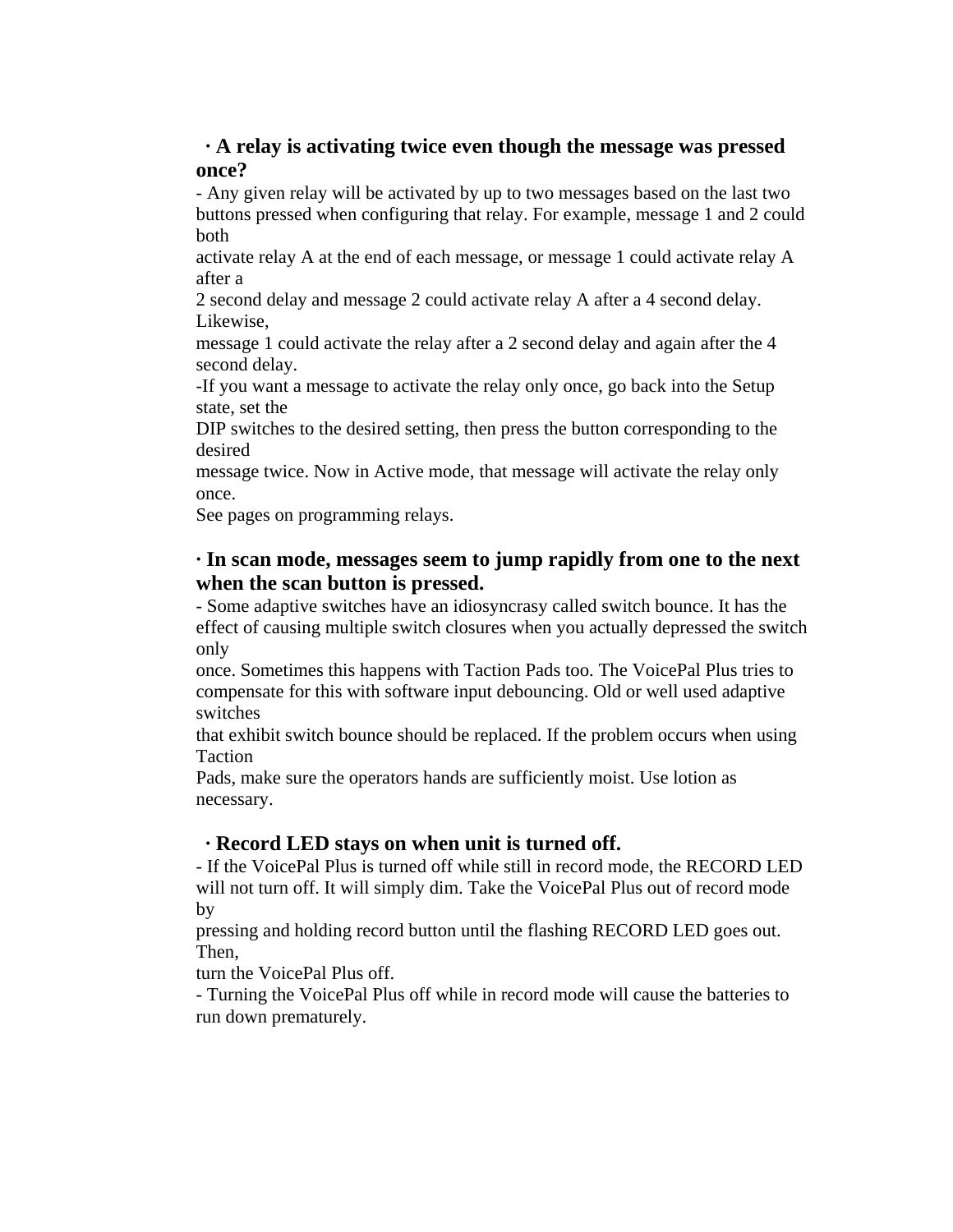**· To scan among actual objects instead of on-board symbols or pictures, add Adaptivation's External Scanning Overlay, sold separately.**

# **VoicePal Plus Warranty**

## **1 Year Limited Warranty**

 Your Adaptivation VoicePal Plus was carefully tested and inspected before it was shipped from the factory. We warrant this product to be free from defects in materials and workmanship under normal use and service for one (1) year from the date of purchase. In the event of a defect in materials or workmanship, we will either repair or replace without charge, at our option, any part which in our judgment shows evidence of such defect within one (1) year of purchase. Taction Pads are warranted for six months from the original date of purchase.

 This warranty does not apply if the VoicePal Plus or Taction Pads have been misused, abused, altered, or tampered with. At the end of the warranty period, Adaptivation shall be under no further obligation expressed or implied.

 This warranty gives you specific rights, and you may also have other rights which vary from state to state.

 For repair service, please call 1-800-723-2783 to speak with a technician and receive the required RMA # (Return Merchandise Authorization). If a return is required they will instruct you to return your device postage prepaid with a note describing the problem, providing a contact name and phone number, and address you would like it returned to after it has been repaired.

> Adaptivation, Inc. 2225 W. 50th St., Suite 100 Sioux Falls, SD 57105

Phone: 1(800)-723-2783, (605) 335-4445 Fax: (605) 335-4446 e-mail: info@adaptivation.com

**Please clean your VoicePal Plus before returning it to Adaptivation for service.**